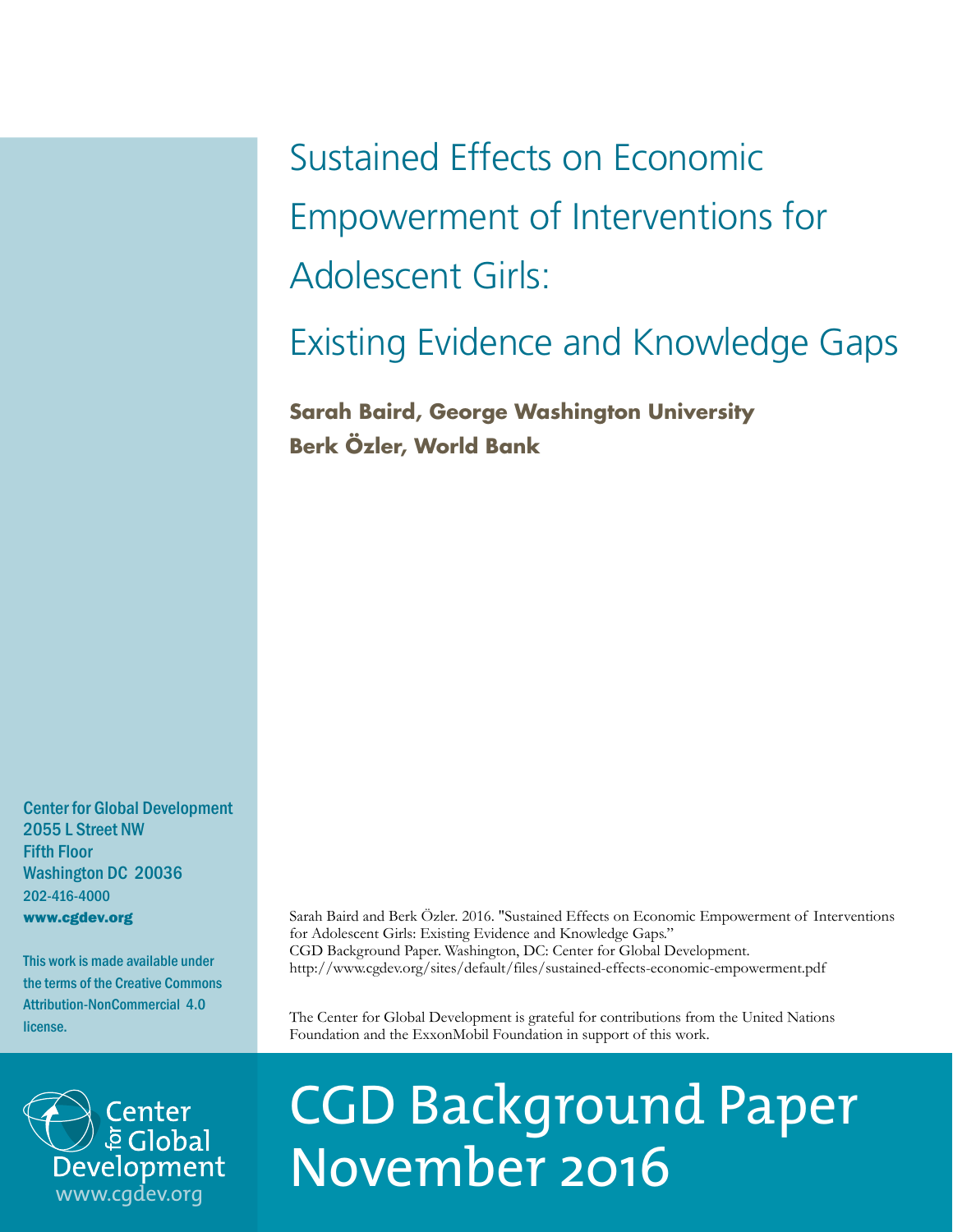# **Contents**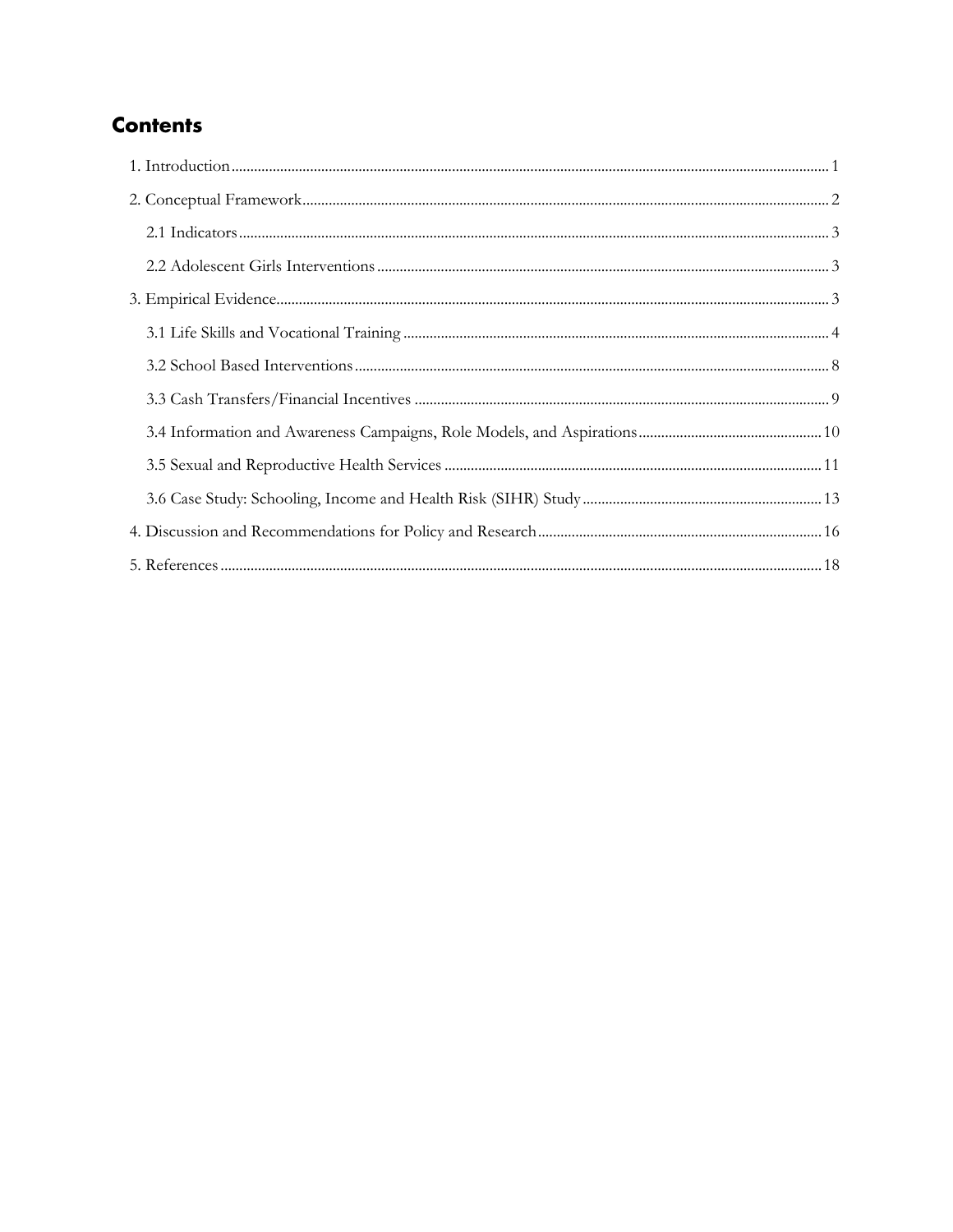# <span id="page-2-0"></span>**1. Introduction**

Adolescent girls face a multitude of hazards during their transition from childhood to adulthood ranging from school dropout, to child marriage, to adolescent childbearing, to physical and mental health problems, to gender based violence. In response to these risks, there has been an increase in the number and types of interventions targeting adolescent girls in low-and middle-income countries. Such interventions are wide ranging in their approaches and include, among others, safe spaces, vocational training, school based interventions, cash transfers, information campaigns and health-services. Rigorous evaluations of these interventions generally indicate positive, albeit modest, effects across a wide-range of capabilities.

Promising as findings from these studies are, the evidence relies mostly on short-term followup data, which leaves open the question of whether such programs can substantively improve the wellbeing of their beneficiaries well after the cessation of support. If the aim of these programs is to not only increase current welfare for adolescents, but actually to improve their lives in the long-run by making investments in their human and physical capital during an important period of transition in their lives, then it is important to find out whether the shortterm improvements are ephemeral or sustained. The welfare of these adolescents as adults – as well as their families – will improve only if the interventions altered their life trajectories. Understanding these sustained effects becomes particularly important when one is tackling inherently long-run issues such as economic empowerment.

Kabeer (1999) defines empowerment as "the process by which those who have been denied the ability to make strategic life choices acquire such … ability." Essentially, Kabeer (1999) argues that two elements, resources and agency, determine an individuals' ability to exercise choice. While empowerment is inherently multi-dimensional[1](#page-2-1)—including political, psychological, social, legal, and economic empowerment—we focus our attention on the latter. Golla et al. (2011) provide a more precise definition of economic empowerment which fits within this framework:

*"A woman is economically empowered when she has both the ability to succeed and advance economically and the power to make and act on economic decisions. To succeed and advance economically, women need the skills and resources to compete in markets, as well as fair and equal access to economic institutions. To have the power and agency to benefit from economic activities, women need to have the ability to make and act on decisions and control resources and profits."*

Golla et al. (2011) note that in order for programs to improve women's economic empowerment – by affecting economic advancement and agency – programs must either increase the resources (financial, human, social or physical) available to women or redefine norms and institutions.

<span id="page-2-1"></span>l

<sup>1</sup> See Pratley (2016) for a nice discussion.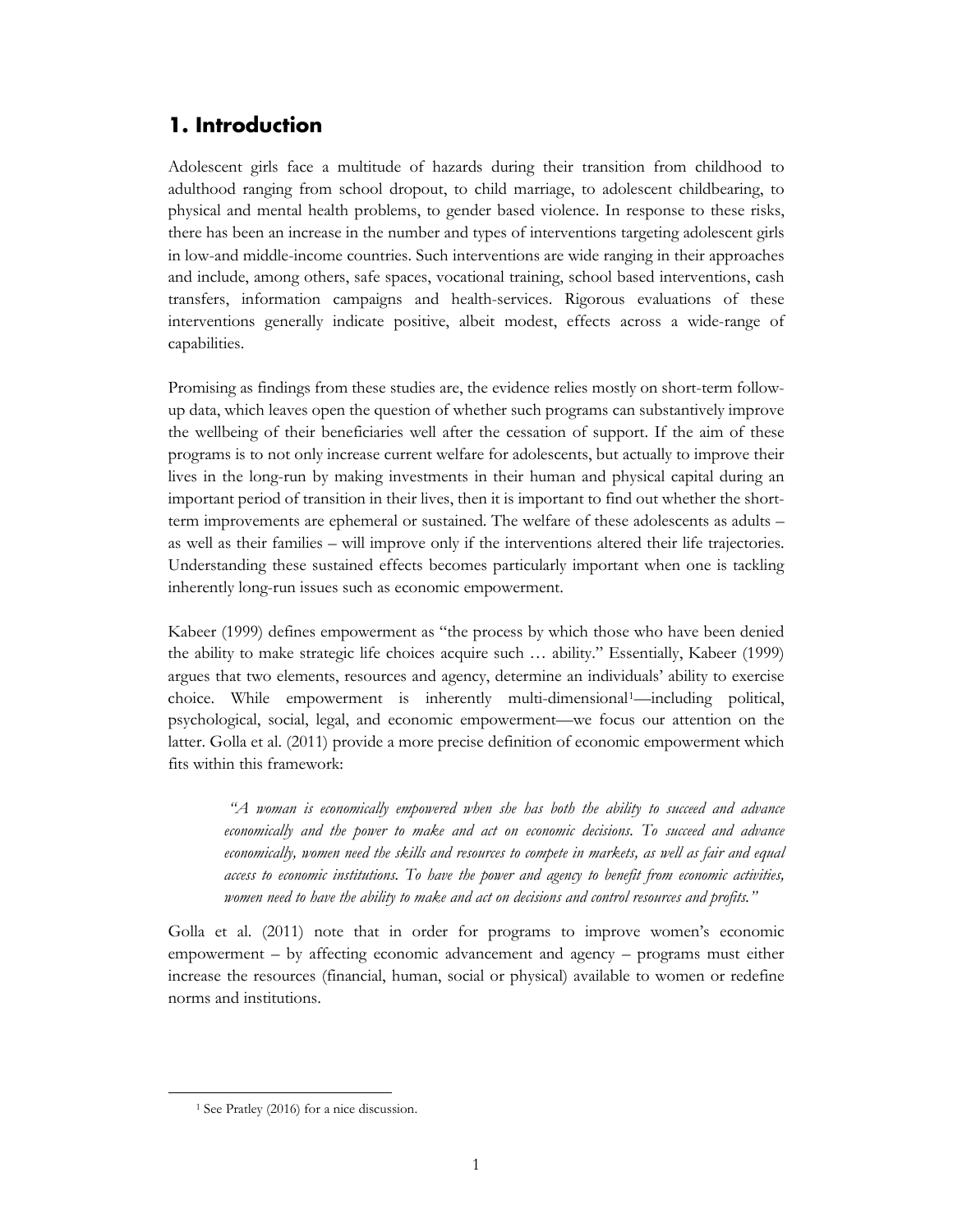Using this definition of economic empowerment, this paper explores existing evidence on the effects of adolescent girls' interventions on economic empowerment. We first expand on this definition and provide a brief conceptual framework that discusses the necessary conditions for adolescent girl interventions to have sustained effects on economic empowerment. This section also provides more detail on the set of indicators we use to measure economic empowerment and discusses the types of programs that exist for adolescent girls, exploring the pathways by which they might impact economic empowerment. Second, we turn to the empirical evidence on the impact of adolescent girl interventions, looking both at short-term (rapidly growing literature) and sustained impacts (limited literature) on economic empowerment. After providing an overall review of the existing evidence, we use the Schooling, Income and Health Risk (SIHR) study in Malawi as a case study. The SIHR study evaluates a two-year cash transfer experiment for adolescent girls and includes evidence on both short and long-run indicators of economic empowerment. The SIHR study serves as a useful example to illustrate some of the promise, and perils, of finding lasting effects of adolescent girls' programs on economic empowerment. Finally, we conclude with a discussion of the key knowledge gaps and recommend next steps for current policy design, as well as future programing and research.

### <span id="page-3-0"></span>**2. Conceptual Framework**

An intervention for adolescent girls has the potential to affect economic empowerment by changing either resources or norms and institutions, or both. For example, a conditional cash transfer program may improve school attainment. Or, a girls' club might provide a girl with the skills to negotiate safe sex or the confidence to speak up against gender-based violence. However, such programs must address the underlying context-specific constraints within which they are implemented in order to be successful in the short-run. Furthermore, for any intervention during adolescence to have a *sustained effect*, it needs to lead to an increase in the stock of some asset that produces a stream of returns in the future: i.e. some capital accumulation whether it takes the form of human, physical, or social capital. Palliative programs that do not provide the opportunity for adolescent females to accumulate assets, form agency, increase their capacity to aspire, or cause changes in their environment are unlikely to cause substantive long-term effects. Heckman and Corbin (2016) provide further structure to this argument noting *"At a point in time, agents have endowments, including cognitive skills, personality and character skills, and health, as well as access to information, financial resources, and peers. They combine to produce the space of potential actions ("capabilities"). Which actions (functionings) are selected depend on preferences (personal and social), norms, and the efforts of individuals which are shaped in part by both preferences and sociocultural norms" (Corbin and Heckman 2016, p10).* Corbin and Heckman (2016) also note that life skill formation is inherently dynamic, and thus investments across the life course are going to be critical to sustained effects on economic empowerment in adulthood. We now provide more detail on the set of measurable indicators that capture aspects of economic empowerment, before describing the types of adolescent girls programs we consider.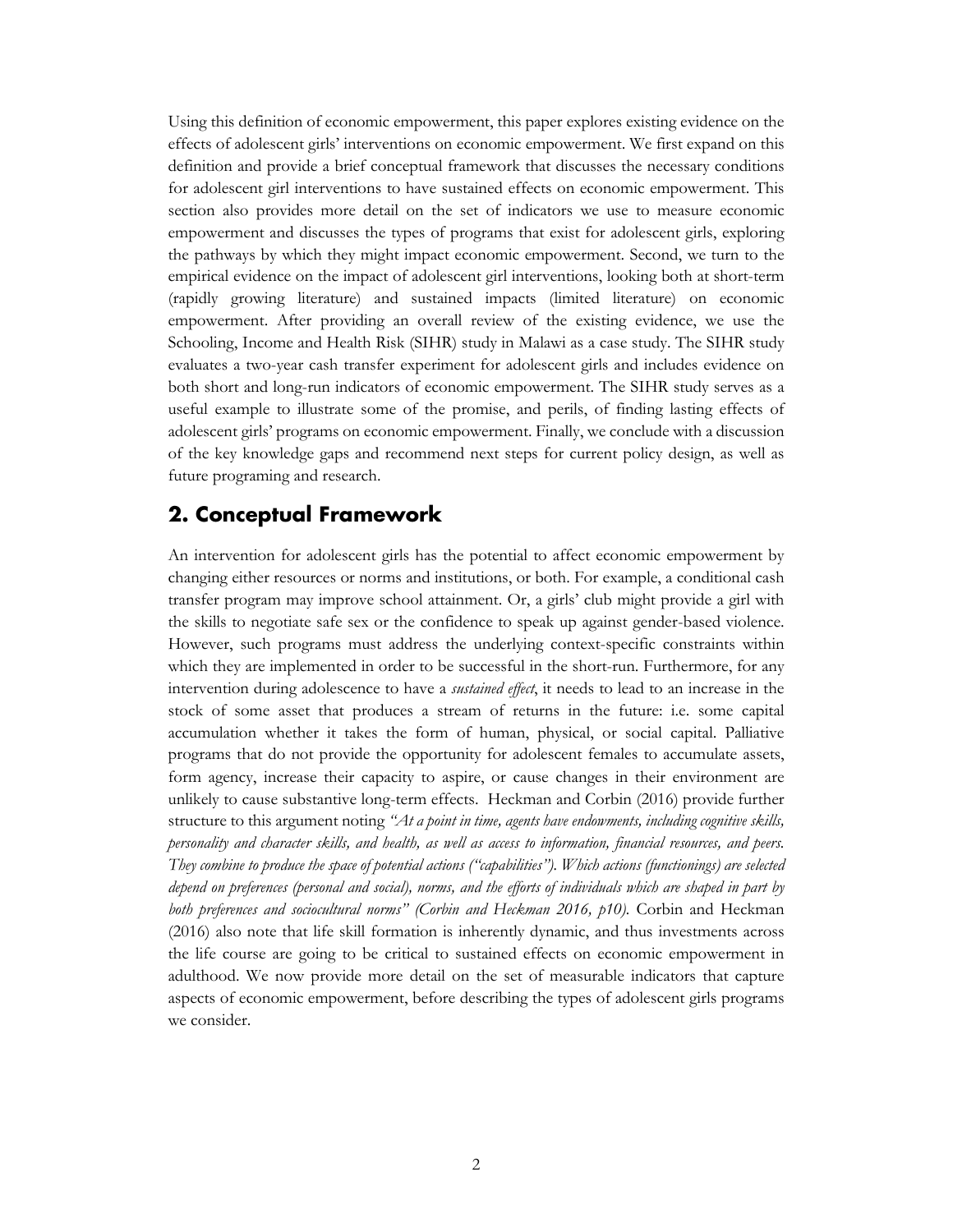#### <span id="page-4-0"></span>**2.1 Indicators**

One of the challenges in examining the effect of adolescent girl programming on economic empowerment is the vast set of possible indicators that could be used, which include outcomes directly affected by the program (e.g. direct outcomes such as knowledge accumulation), economic and social empowerment outcomes (e.g. intermediate outcomes such as gender division of household chores), and final outcomes (e.g. subjective well-being or earnings) (Bandiera 2014; United Nations Foundation and Exxon Mobil 2015). These outcomes might be measured at the individual, household, community, or institutional level. Moreover, these indicators evolve during the transition from adolescence to adulthood: for example, while educational attainment and delayed marriage and childbearing are key indicators during adolescence, earnings, control over assets, and bargaining power become more important upon transition into adulthood.

While the specific set of indicators is ultimately going to be context and program specific, Golla et al. (2011) provide a useful structure to categorize types of indicators. Under power and agency they include: control over assets, control over decision-making, autonomy and mobility, self-confidence and self-efficacy, gender norms, and gender roles and responsibilities. For economic advancement they list: productivity and skills, business practice, income, consumption smoothing and risk, work environment, and prosperity (which includes individual and family wealth, asset and business ownership, as well as improved health and nutrition). Our analysis of the empirical evidence focuses on evaluations of adolescent girl programs that show impacts on outcomes that fit within one of these categories along the life course.

#### <span id="page-4-1"></span>**2.2 Adolescent Girls Interventions**

Similarly to the wide variety of potential indicators, there are also numerous types of programs that could be considered adolescent girls interventions. Based on our review of the literature, including useful reviews such as McQueston, Silverman, and Glassman (2013), we include the following set of interventions in our analysis: life skills and vocational training, school-based interventions, cash transfer/financial incentive programs, information and awareness campaigns and role models, and health services and counseling. While the intervention itself may not specifically target adolescent girls, we restrict our analysis to papers that focus on economic empowerment outcomes for 10-19 year old adolescent girls.[2](#page-4-3)

#### <span id="page-4-2"></span>**3. Empirical Evidence**

l

Our review focuses on well-identified quantitative studies, including both experimental and quasi-experimental designs. We do not attempt to undertake a formal systematic review of the literature, but instead start our literature search with Baird, McIntosh and Özler (2016), Chakravarty, Haddock, and Botea (2015), McQueston, Silverman, and Glassman (2013), Moucheraud and Hasan (2015), and Özler (2016), and the relevant papers in there reference

<span id="page-4-3"></span><sup>2</sup> One limitation of a large segment of the literature discussed here is that it either focuses on children (6-12) or young adults (often 18-35), and often does not disaggregate by gender. This evidence base is still important, but specific implications for adolescent girls are not always clear.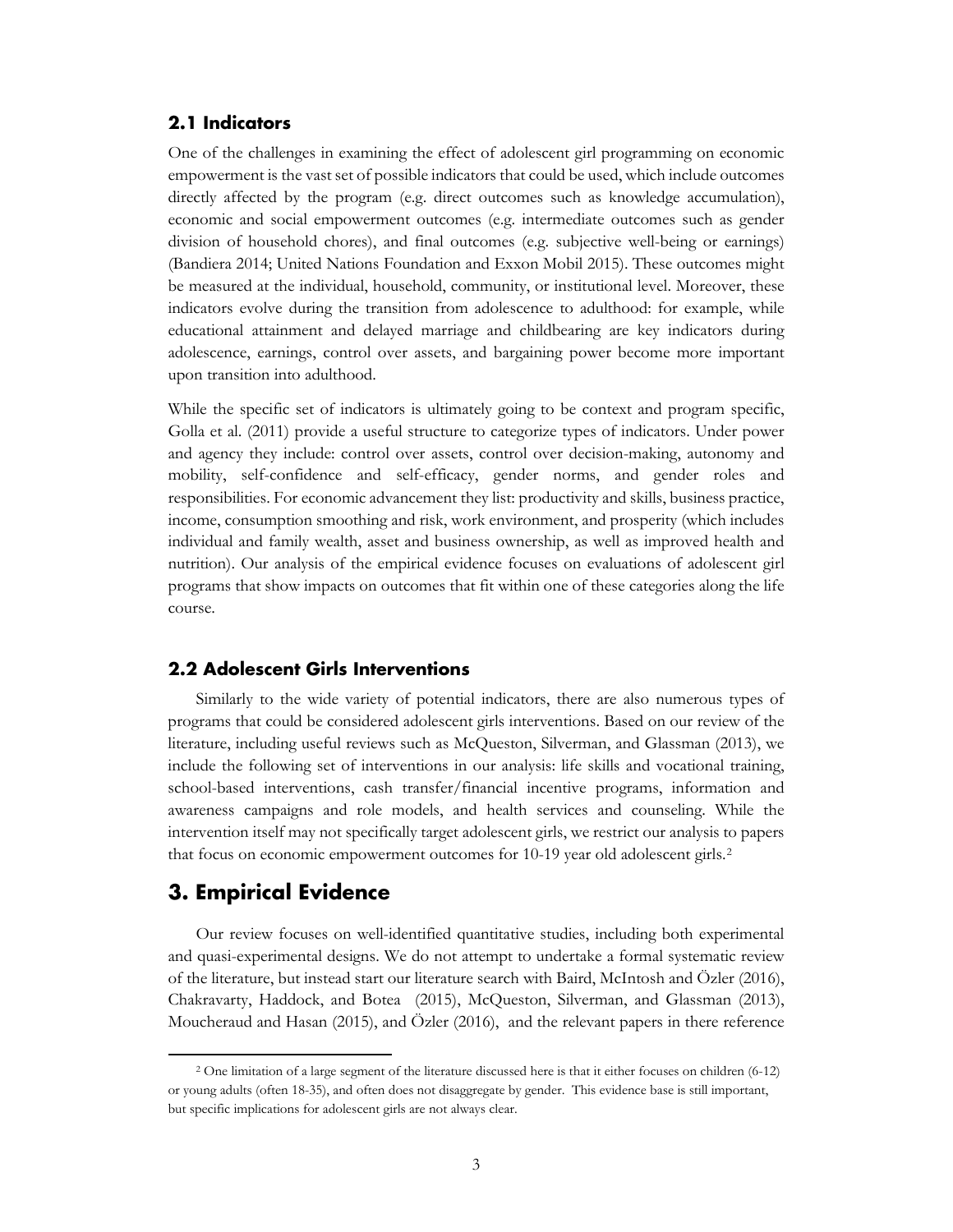list. Given that relevant literature reviews were recently conducted for these papers, we feel that this they provide us with a robust strategy of identifying relevant studies. We also contacted certain experts in the field to identify any recent working papers or ongoing work we might have missed, but the review here should not be viewed as comprehensive. Through this search strategy we identified a total of 51 papers that are summarized in Annex 1. The following sub-sections summarizes the evidence by type of program.

#### <span id="page-5-0"></span>**3.1 Life Skills and Vocational Training**

Girls' clubs – for adolescent girls either in school or out of school - are becoming an increasingly common approach to empower adolescents, particularly girls. Programs that provide life skills and vocational skills (financial literacy and assets; livelihood skills; and employment assistance) can be categorized into two types: community-based and center-based (Chakravarty, Haddock and Botea 2015). The community-based model usually involves female mentors who meet regularly with a group of girls frequently over a period of months or even years, while the center based programs focus explicitly on developing employment- related skills and usually employ professional trainers.

Community-based programs both provide safe spaces for girls and aim to equip them with financial and social assets. The Empowerment and Livelihood for Adolescents Program (ELA) implemented by BRAC Uganda provided vocational and life skills training to 14-20 year old girls in development clubs held outside of school. The clubs meet five afternoons per week and are led by a peer mentor (Bandiera et al. 2015). Bandiera et al. (2015) find that, after two years, ELA clubs increased the likelihood that girls engage in income generating activities and raised their expenditure on private consumption goods by 38%. They also find that teen pregnancy fell by 26%, early entry into marriage/cohabitation by 58%, and the share of girls reporting sex against their will was cut in half. They conclude that the provision of hard and softs skills has the potential to empower. While these results are impressive, one downside is that only 21% of eligible girls offered to participate took up the program. Bandiera et al. (2015) also explore four-year impacts, and while they don't investigate specific outcomes due to differential attrition, they do find that intervention girls are more likely to migrate, suggesting that the intervention increased economic mobility. In Tanzania, Buehren et al. (2015) replicate Bandeira et al. (2015), but find no impact on economic, health and social outcomes. In addition to evaluating the standard ELA model, the authors also introduce a second treatment arm which combined the standard ELA model with microfinance. This combined model increased take-up and savings of participants compared with the standard ELA model, but similar to ELA no impacts were found on other outcomes. The stark difference in results between Buehren et al. (2015) and Bandeira et al. (2015) provide an important lesson in replicability across contexts.[3](#page-5-1)

l

<span id="page-5-1"></span><sup>3</sup> Muz and Shah (2016) are also conducting ongoing work with ELA clubs in Tanzania focusing on the complementarity of demand and supply side interventions, as well as the role of working with boys alongside girls.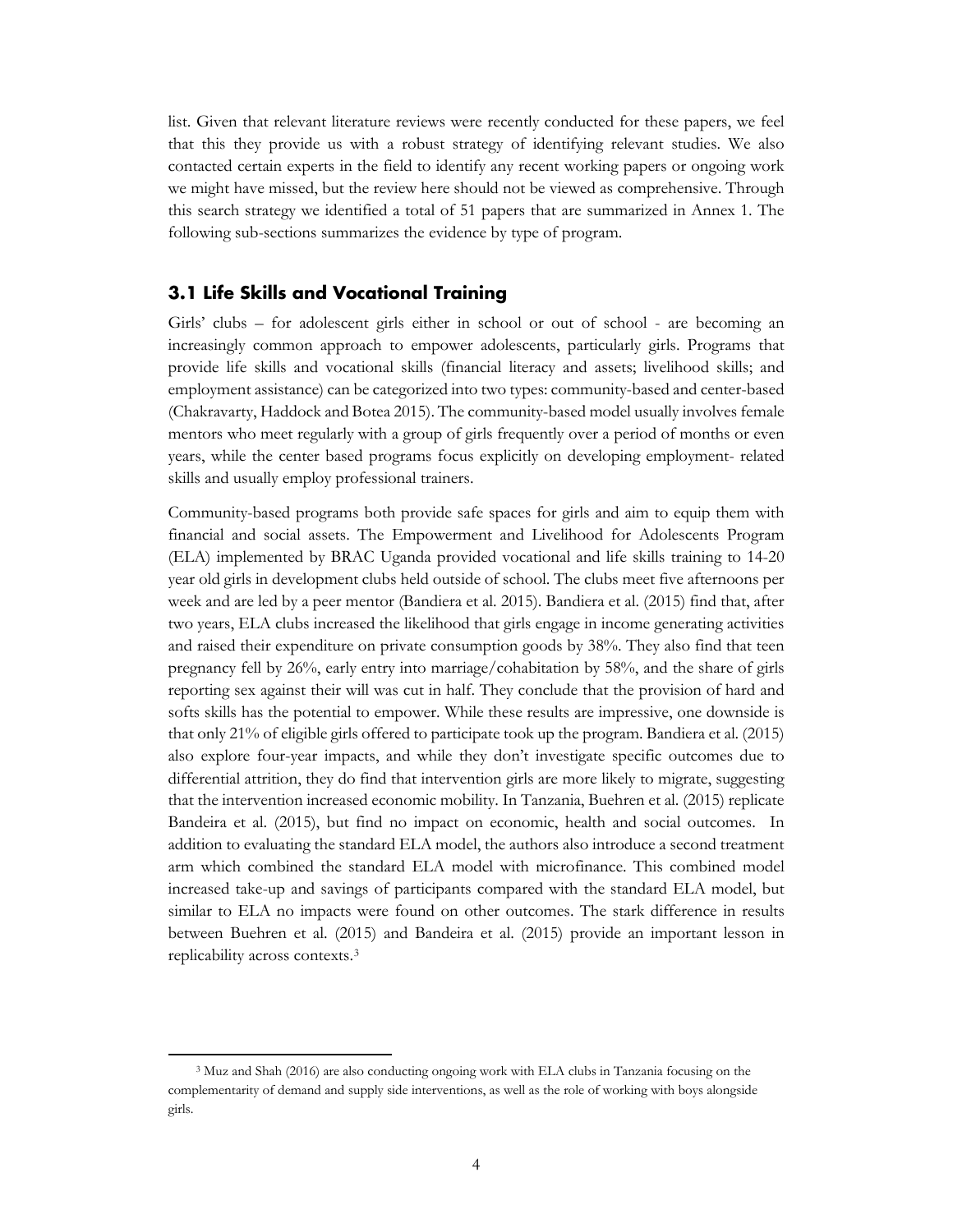Other examples of community-based life skills/mentoring programs include three programs by the Population Council: the Berhane Hewan (BH) program in Ethiopia, the Adolescent Girls Empowerment Program (AGEP) in Zambia, and Ishraq in Egypt. The BH program targeted married and unmarried girls aged 10–19 and aimed to both prevent girls at risk of forced early marriage and support adolescent girls who are already married. It included three components: group formation by adult female mentors; support for girls to remain in school (including an economic incentive), and participation in non-formal education (e.g., basic literacy and numeracy) and livelihood training for out-of-school girls; and "community conversations," to engage the community in discussion of key issues (Erulkar and Muthengi 2009). The quasi-experimental evaluation of BH found suggestive effects of the program on delaying marriage, improved enrollment, and increased use of family planning methods, especially among early adolescents.

A quasi-experimental design was also used to evaluate Ishraq, a second-chance informal education and social support program for out-of-school adolescent girls in rural Upper Egypt (Sieverding and Elbadawy 2016). Village Youth Centers (YCs), traditionally used my males, were claimed as safe spaces for adolescent girls. Enrollment was voluntary and open to any out-of-school girl aged 11–15 in or nearby the village where the YC was located. Ishraq participants attended classes at their local YC three hours per day, four times per week for 20 months. The first three months focused exclusively on literacy before financial literacy, life skills and sports were also incorporated. Young women from the local community and with at least a secondary education were employed as Ishraq class teachers and also served as mentors for the participants. Comparing participants to non-participants, the authors find that Ishraq had positive impacts on literacy, attitudes toward sports, and reproductive health knowledge. Little impact was found on broader indicators of empowerment, and there was no impact on the attitudes of participants' mothers or brothers (Sieverding and Elbadawy 2016).

AGEP is currently the subject of a RCT being conducted by the Population Council. The program is providing 10,000 vulnerable unmarried girls aged 10-19 in rural and urban Zambia with combinations of: (1) health and financial education and life skills during weekly girls group meetings led by young women from the community; (2) vouchers entitling girls to health services provided by facilities in the community; and (3) girl-friendly individual savings accounts developed in partnership with a Zambian financial institution. The evaluators are interested in the impact of AGEP on reducing early marriage; sexually transmitted infections (including HIV) and unintended pregnancy. The evaluation (results pending) will look at results both immediately after the two year program and two years after the program concludes (Population Council 2015)[.4](#page-6-0) 

The Towards Economic and Sexual Reproductive Health Outcomes for Adolescent girls (TESFA) program in Amhara, Ethiopia targeted ever married adolescent girls aged 14-19 using a group-based peer-education/facilitation model to deliver training that was supplemented by an in-depth community engagement approach. The program was implemented over a period

 $\overline{a}$ 

<span id="page-6-0"></span><sup>4</sup> Kishoree Kontha in Bangladesh also operates through small peer-led sessions in Safe Spaces, but it also includes an incentive component (Field and Glennerster 2007) so we choose to discuss it in section 3.3.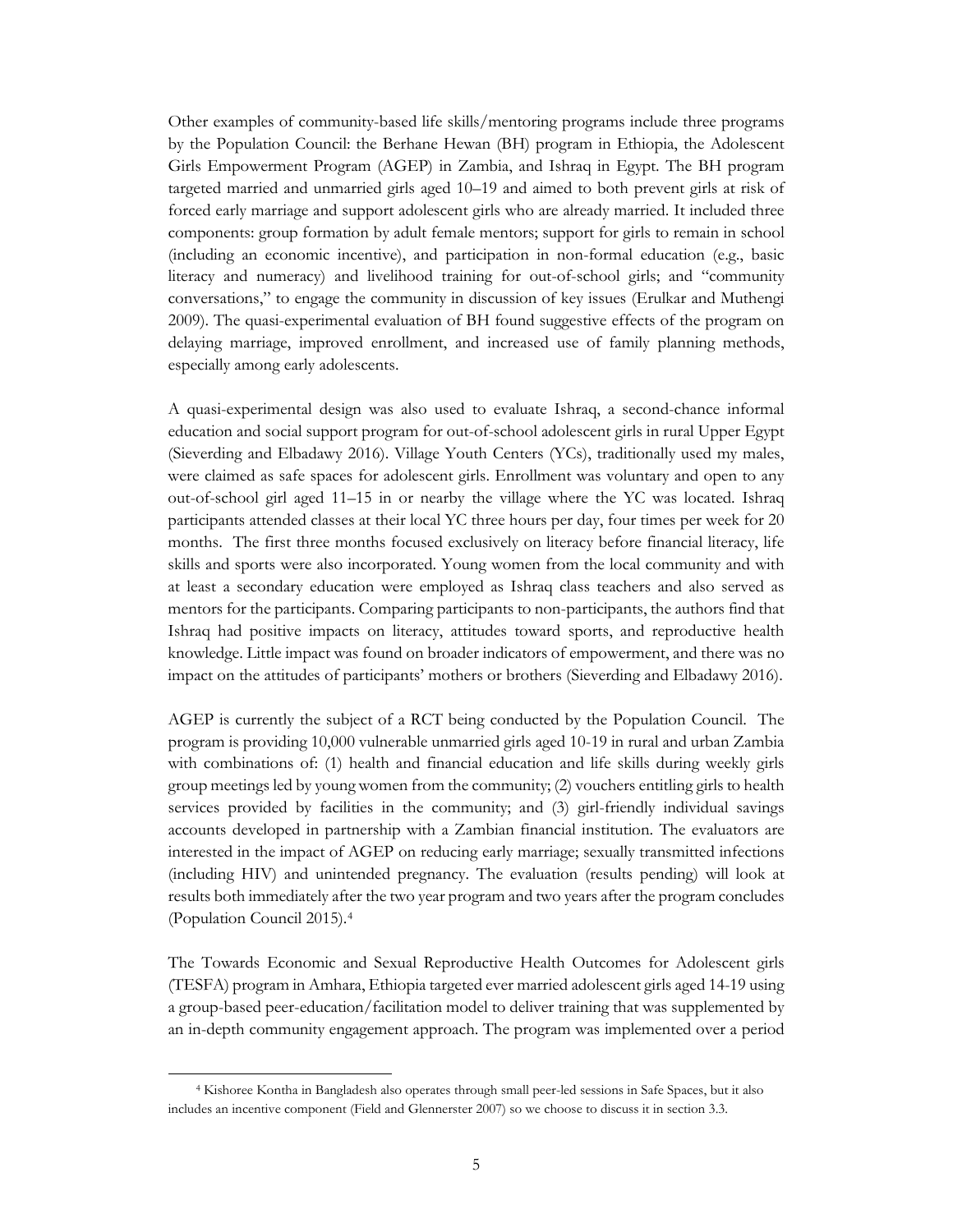of a single calendar year, with groups meeting twice a month. 'Social Analysis and Action' (SAA) groups, comprised of influential community members, supported the girl groups by assisting in the identification and recruitment of potential participants, providing ongoing support to participants, and acting as agents of change in their own right. All girls received training and counseling on intra-household communication emphasizing conflict resolution techniques. Groups of participants were divided into four arms: (1) arm 1 received training on a tailored SRH curriculum; (2) arm 2 received economic empowerment training based on the Village Saving and Loans Association (VSLA) model; (3) arm 3 integrated both SRH and EE elements into a single complementary curriculum; and (4) arm 4 acts as a comparison group (Edmeades, Lantos and Mekuria 2016). Using quasi-experimental methods, and ignoring the EE only arm, Edmeades, Lantos and Mekuria (2016) find that while the SRH arm generally outperformed the combined arm in terms of SRH outcomes, the combined arm outperformed the SRH arm when examining EE outcomes. The authors note that the "findings suggest that programmers may face a choice between a program model that delivers somewhat greater impact in terms of SRH outcomes and one that delivers somewhat smaller effects across a broader range of outcomes" (Edmeades, Lantos and Mekuria 2016).

Center-based programs are also known as Technical and Vocational Training Programs (or TVET) and are aimed at adolescents who are out of school. The Economic Empowerment of Adolescent Girls and Young Women in Liberia was a one-year program that provided six months of classroom-based technical and life skills training, followed by six months of support (Adoho et al. 2014). The short-term evaluation at the end of the program showed strong employment and earnings gains but no effects on a wide range of sexual and reproductive health outcomes. Charkravarty et al. (2015) use a quasi-experimental design to evaluate the Employment Fund (EF) in Nepal, one of the largest youth training initiatives in the country. Starting in 2010, the EF aimed to reach more young women (16-24) through the Adolescent Girls Employment Initiative (AGEI). AGEI led to strong improvements in non-farm employment and monthly earnings for men and women, and younger women benefited as much as older women. However, the evaluation found no impact on knowledge of HIV, desired fertility, contraceptive use, or fertility for either male or female participants one year after the training (Chakravarty et al. 2015).

A job-training program in the Dominican Republic (Juventud y Empleo) led to small increase in earnings, but no improvements in employment rates or job formality for women approximately two years after graduation, but decreased pregnancy rates among late adolescents by about 5 percentage points (Ibarraran et al. 2014). Brudevold et al. (2016) evaluate the Girls Empowered by Microfranchise (GEM) project targeted at 18-19 year old young women implemented by the International Rescue Committee (IRC) in Nairobi. Using a RCT, the authors compare participation in GEM to a cash grant arm (worth \$250) to a pure control. While both treatment arms improve income and other measures of employment in the short term, 12-18 months post-program the majority of effects have dissipated. Moreover, the authors find no impacts on health or broader empowerment measures (Brudevold et al. 2016).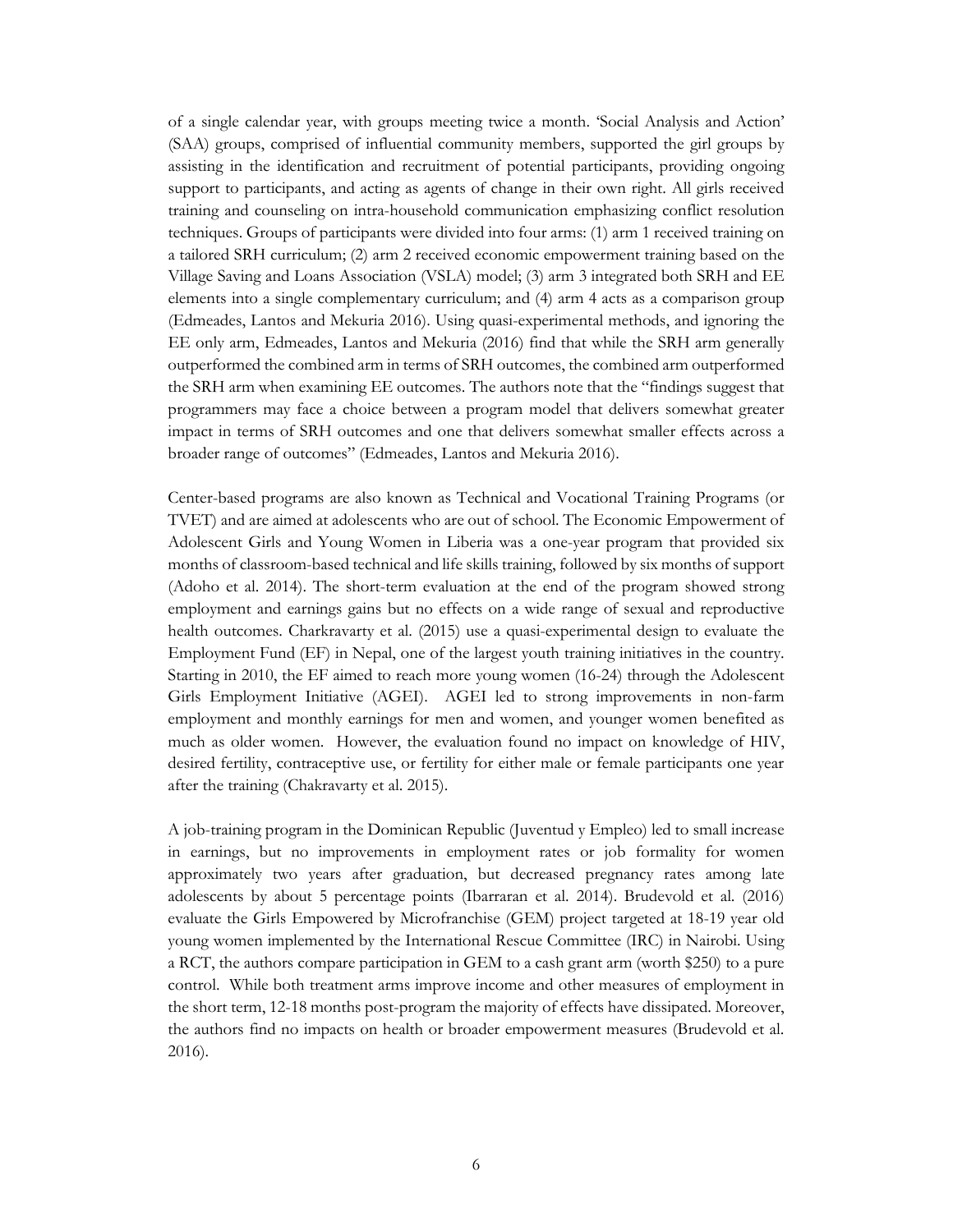There are many similar programs targeting unemployed youth, aged anywhere from 16-35. These programs typically do not have an adolescent or gender focus and results are not broken down by age. That said, they may serve as an important transition from schooling or girls clubs into employment. For example, Blattman, Fiala and Martinez (2013) evaluate the Youth Opportunities Program (YOP) in Uganda which invited groups of young adults to apply for cash grants (about \$382 per group member) to start a skilled trade. After four years, relative to the control group, the program increases business assets by 57%, work hours by 17%, and earnings by 38%, with similar effects for men and women. Hicks et al. (2015) look at the impact of providing a voucher to out of school youth for vocational training (worth about US\$460). They find that it encouraged women to prefer and ultimately enroll in traditionally male-dominated trades but did not affect overall educational attainment for either gender. They find limited impact on earnings. Attanasio, Kugler and Meghir (2011) evaluate Jóvenes en Acción, a training program for disadvantaged youth aged 18-25, which provided three months of in-classroom training and three months of on-the-job training to young people. The program had limited impacts for men, but raised earnings and employment for women. Attanasio et al. (2015) revisit the effects of the program 10 years after it ended, and find sustained effects on employment in the formal sector, earnings, and increased high-school graduation, with effects once again stronger for women. The authors, however, find no effect on fertility decisions or marital status.

Maitra and Mani (2014) use a RCT to evaluate a subsidized vocational training program in stitching and tailoring, targeted at women between ages 18 and 39 years, with at least 5 or more grades of schooling residing in low socio-economic areas or slums of New Delhi, India. They find that both immediately after the program and 18 months later treatment women are more likely to be employed, work additional hours per week, and earn approximately 150 percent more per month than women in the control group (Maitra and Mani 2014). Cho et al. (2016) use a phase in design to evaluate a vocational and entrepreneurial training for Malawian youth aged 15-24. The program they evaluate was designed to provide apprenticeship rather than classroom-based training. The authors find that both men and women self-report gains in skills, but that otherwise benefits largely accrue only to men. There is no significant change in women's time use and training was more costly for women. In addition, while men see improvements in well-being and confidence, women do not. Women are less likely to have given birth in the past year, but ultimately Cho et al. (2016) conclude that women participate in training in a more constrained environment, thus limiting the impact of the intervention on women.

While both types of skills programs seem to cause increases in employment, earnings, and consumption in the short-run, there is limited evidence on long-run impacts. Moreover, when long-run impacts do exist they appear to be more pronounced in middle-income settings. Short-run impacts on reproductive and sexual health (SRH) outcomes are mixed. Some programs may delay pregnancy during the program with no effects of total fertility in the longer run while others might cause declined fertility due to increased labor market participation or heightened expectations regarding the future. Chakravarty, Haddock and Botea (2015) conclude that such programs are heterogeneous in what they provide and their duration; that the most promising programs take place in girls-only or girl-friendly settings and provide a combination of information about SRH and complementary training and assets; and finally that more research is needed to isolate effective components of such interventions.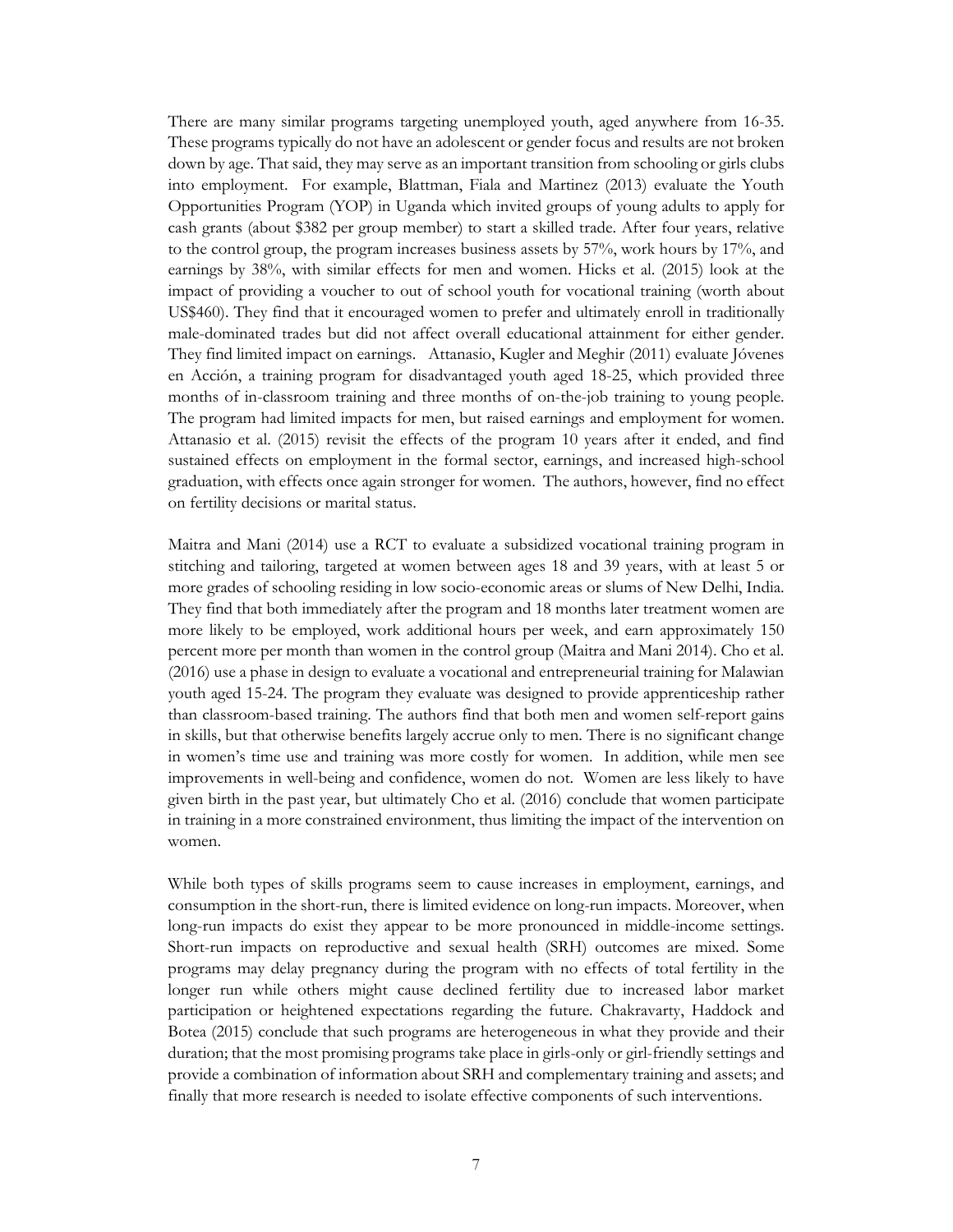#### <span id="page-9-0"></span>**3.2 School Based Interventions**

Arguably, the most important accumulation of capital during adolescence is that of learning through schooling. While formal school enrollment, attendance, and even attainment remain imperfect proxies for learning and human capital accumulation in general in many poor countries, many programs aim to increase attainment and test scores by reducing the cost of schooling for girls. These barriers to schooling (and the interventions that address them) consist of three types: direct costs of schooling (school fees, uniforms, etc.); indirect costs of schooling (e.g. distance to school or safety); and opportunity costs of schooling (foregone earnings, marriage, domestic chores, etc.).[5](#page-9-1)

The launch of universal (free) primary education initiatives across Sub-Saharan Africa caused massive jumps in enrollment, allowing girls to close the enrollment gap with boys at the primary level, as in a large-scale tuition-waiver program for secondary schools in The Gambia (Blimpo, Gajigo, and Pugatch 2015). Eliminating fees in the public sector may increase access among the poor but also shift children from better-off families into private schools, which generally perform better than public schools even when they are low cost (Adelman and Holland 2015; Bold et al. 2011; Bold, Kimenyi, and Sandefur 2013; Lucas and Mbiti 2012). Governments can also decide to subsidize school supplies: a low-cost program in Kenya that provided school uniforms to sixth graders reduced adolescent girls' dropout, pregnancy, and marriage in the short- and medium-run, but had no impact on sexually transmitted infections (Duflo, Dupas, and Kremer 2015a). Kremer, Miguel and Thornton (2009) find that merit based scholarships fort 6<sup>th</sup> grade girls increased test scores by 0.19 standard deviations. However, provision of textbooks did not lead to any improvements in schooling, other than among the strongest students (Glewwe, Kremer, and Moulin 2009).

Innovative school based programming could also improve outcomes. There is a growing literature on financial education programs in secondary school which could prove important for economic empowerment, but there is limited information on girl specific outcomes and current evidence is mixed (see, for example: Bruhn et al. (2016); Berry, Karlan and Pradhan (2015)). Bjorvatn et al. (2015) do disaggregate by gender when they evaluate an edutainment show on entrepreneurship broadcast over three months on national television in Tanzania. Using an encouragement design in 43 secondary schools in Dar es Salaam, the authors found that while the show increased entrepreneurship and strengthened entrepreneurial traits, it had a negative impact on school performance, with results more pronounced for females. This is an important result and points to the potential tradeoffs of introducing financial education into the school system.

Building "girl-friendly schools" is a highly effective means of increasing access to schooling, whether it is by building schools within villages (Burde and Linden 2013; Jacoby and Mansuri 2011; Kazianga et al. 2013), building girls' secondary schools (Andrabi, Das, and Khwaja 2013), building schools with girl-friendly amenities (Kazianga et al. 2013), or providing safe transportation for girls (Muralidharan and Prakash 2016). In addition to building girl-friendly schools, hiring contract teachers can be cost-effective in raising test scores in and of itself, and additionally by reducing class size, but managing and scaling up such programs can be politically challenging (Duflo, Dupas, and Kremer 2015b; Muralidharan and Sundaraman 2013; Bold et al. 2013; Muralidharan 2015).

<span id="page-9-1"></span>l

<sup>5</sup> The remainder of this sub-section makes liberal use of Özler (2016).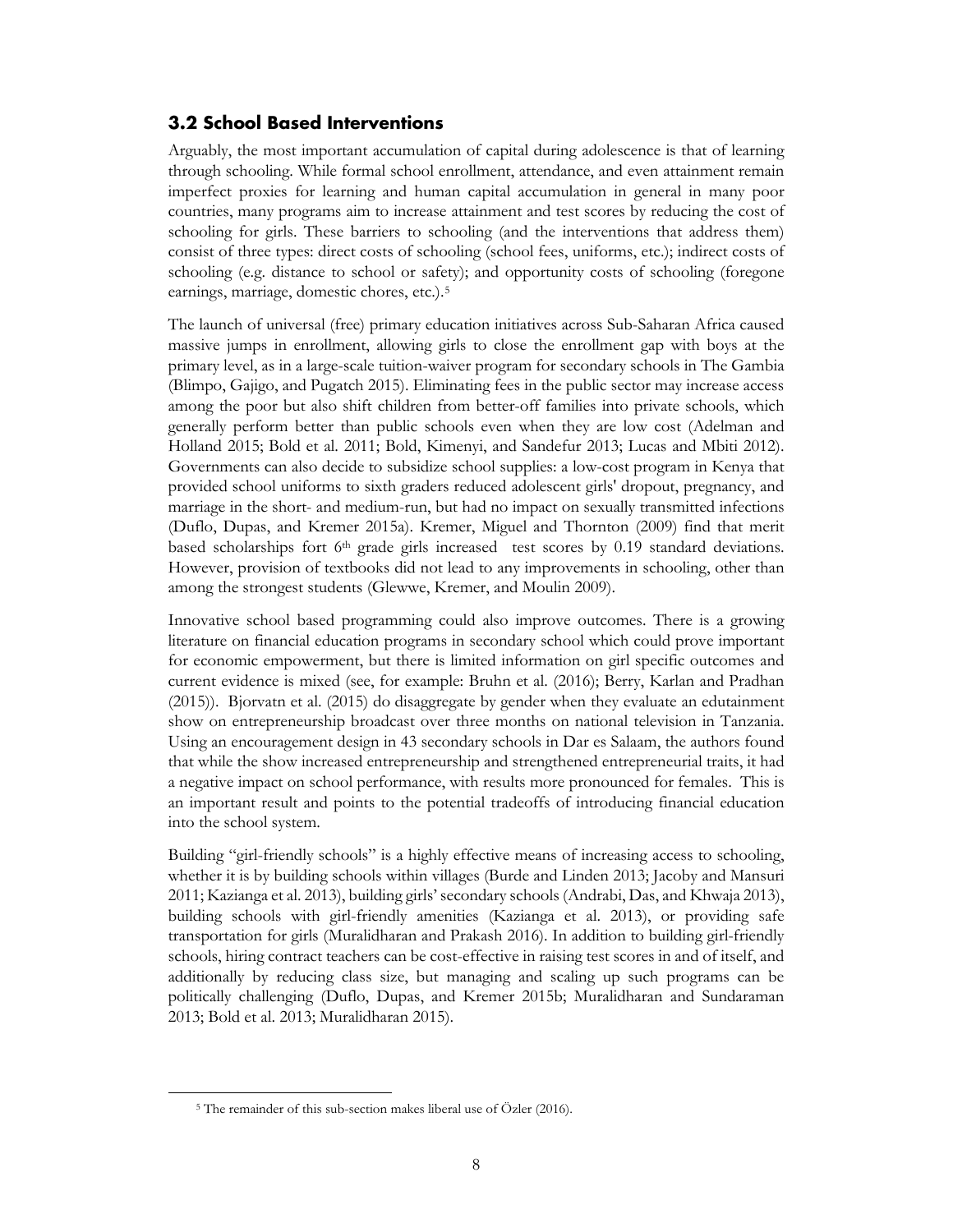Finally, many factors compete for girls' time in developing countries, increasing the opportunity cost of schooling both in absolute terms and relative to boys. For example, adolescent girls are responsible for collecting water in many countries, and reducing distance to the water source or providing piped-in water would significantly reduce the enrollment gap between boys and girls particularly in settings with low overall enrollment and large gender gaps (World Bank 2011; Koolwal and van de Walle 2013). Similarly, caring for younger siblings competes with school time, and opening community daycare centers can increase school attendance among girls 10–15 years old (Martinez, Naudeau, and Pereira 2012).

#### <span id="page-10-0"></span>**3.3 Cash Transfers/Financial Incentives**

Conditional cash transfer (CCT) programs are common in the toolbox of social protection programs and work by decreasing the opportunity cost of schooling by tying payments to households to proper school participation by school-aged children. While many cash transfer programs benefitting adolescents are conditional, many are simply labeled, while a few are unconditional. A recent systematic review of cash transfer programs by Baird et al. (2013) focusing on 5-22 year olds indicates that both conditional and unconditional cash transfer programs improve school enrollment and attendance, with little effect on test scores – generally confirming findings from earlier reviews of conditional cash transfer programs (Fiszbein and Schady 2009; Saavedra and Garcia 2012). Baird et al. (2013) finds that CCTs increase the odds of school enrollment among girls significantly more so than UCTs, but urge the readers to exercise caution due to the small number of studies that disaggregate effects by gender.

Most cash transfer programs benefitting adolescent girls are social protection programs targeted towards families with children, and do not have a specific focus on adolescent girls.<sup>[6](#page-10-1)</sup> We know of three transfer programs that either specifically target adolescent girls or target families with adolescents: the first is the Zomba Cash Transfer Program in Malawi, which is the program evaluated in the SIHR by Baird, McIntosh, and Özler, and discussed in much greater detail in section 3.6 below. The other two are transfer programs to delay marriage, one in India (Apni Beti Apni Dhan (ABAD)) and one in Bangladesh (Kishoree Kontha (KK)). In India, ABAD offered cash transfers at two different points in time to eligible disadvantaged households in Haryana. First, the program offered a small cash disbursement of \$8 to mothers within 15 days of delivering a daughter. Second, the program offered a savings bond in the name of the girl that was to be redeemable for an expected \$380 USD when the girl turned 18, conditional on the girl remaining unmarried (Nanda et al. 2016). Using a quasiexperimental design, Nanda et al. (2016) find that ABAD did not significantly affect the probability of marriage largely because households saw this money as contributing to the dowry. The authors do find that the probability of completing 8th grade increases under the program and that girls' aspirations to study beyond 12 grade significantly increased. But there was no effect on whether the girls completed  $12<sup>th</sup>$  grade nor on the mother's aspirations that the daughter studies beyond  $12<sup>th</sup>$  grade. There was also no change in gender equitable attitudes among mothers or girls (Nanda et al. 2016). The authors ultimately conclude that the CCT

 $\overline{a}$ 

<span id="page-10-1"></span><sup>6</sup> See Özler (2015) for a broader discussion of the evidence on the effectiveness of conditional and unconditional cash transfers.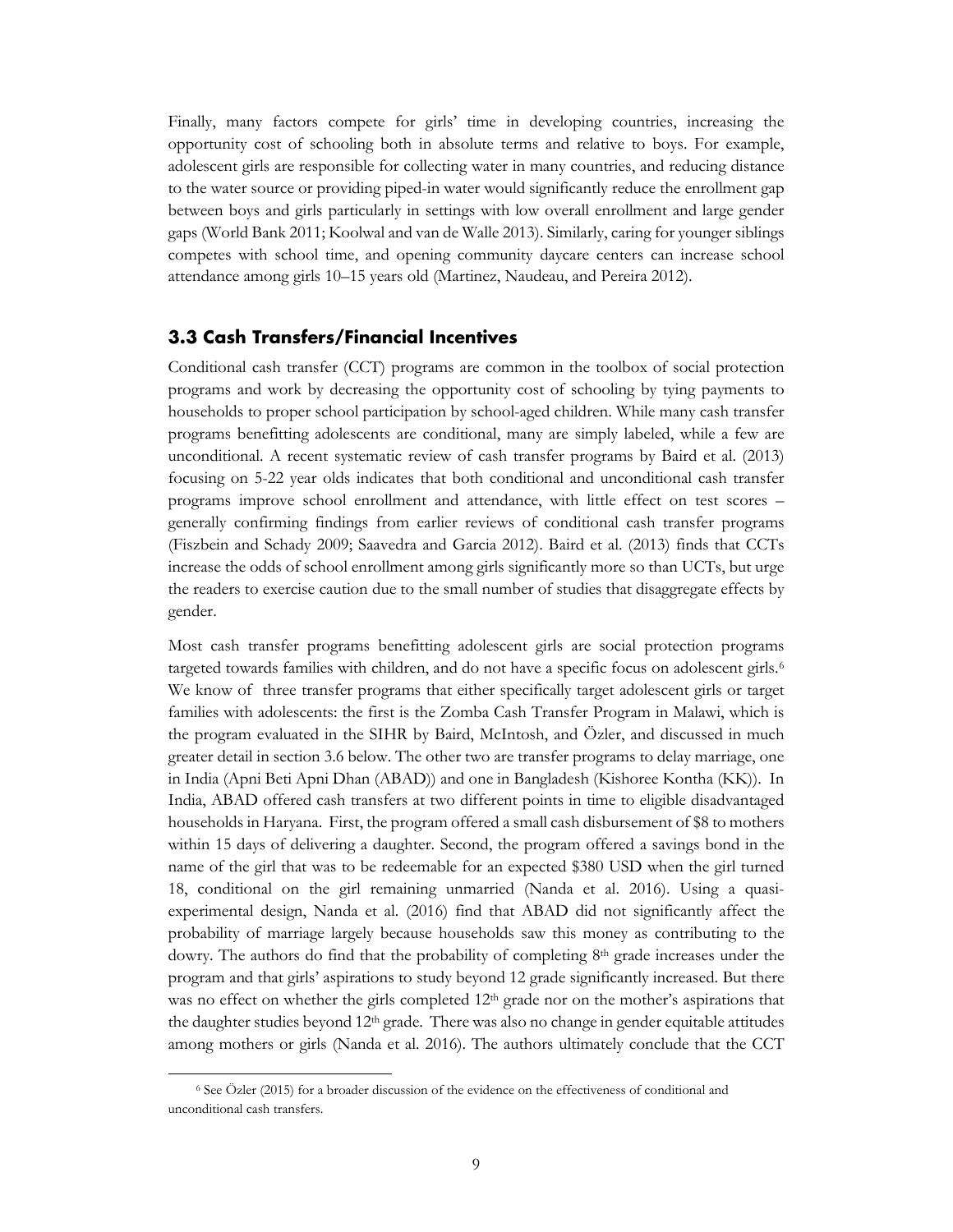was not sufficient to change prevailing gender roles and expectations and that "CCTs need to be further enhanced with complementary interventions that will change attitudes, enhance the quality of schools to incentivize higher levels of education, and increase opportunities for girls and women to learn, work, and participate productively in society" (Nanda et al. 2016).

The KK program targeted 15-17 year-old females in Bangladesh. The program had four treatment arms: KK basic (girls' clubs that meet 3-5 days a week for 2 hours for 6 months with peer led education aimed to enhance basic literacy, numeracy, life skills, and nutritional and reproductive knowledge); KK Basic and Livelihood (added basic financial skills); incentive (a conditional (on staying unmarried) in-kind transfer of 4 liters of cooking oil every 4 months (worth the equivalent of \$15 a year) as an incentive to delay marriage for girls below the legal age of marriage (18 years)); and a control arm. While the researchers are currently evaluating the effects of the program, preliminary evidence suggests that the KK program without incentive had limited effect. On the other hand, this early evidence suggests that girls in the incentive arms had lower marriage rates and improved educational outcomes (Glennerster 2013).

## <span id="page-11-0"></span>**3.4 Information and Awareness Campaigns, Role Models, and Aspirations**

While many programs try to increase school participation, households may decide not to invest in girls' schooling either because they correctly perceive low returns or because they have incomplete information about job opportunities for women and returns to schooling. Such situations are common and can arise when there are no well-paying or safe jobs nearby; information about suitable jobs for young women is not readily available; or information about returns to schooling is incomplete. Recent evidence suggests that investments in skills acquisition through schooling can rise significantly among adolescent girls without the provision of subsidies or financial assistance when jobs and information become available.

In Bangladesh and India, the availability of white-collar jobs requiring skills such as English, computers, math, and literacy significantly increased school enrollment (Heath and Mobarak 2015; Munshi and Rosenzweig 2006; Oster and Steinberg 2013). The gender effects depend on the type of jobs and how they are advertised, but they are generally localized, indicating that lack of information may be a constraint. When job recruiters conducted information sessions for women only and advertised the jobs as for women with a secondary education, parents' investments in their daughters' schooling rose substantially: there were increases in school enrollment, particularly in English and computer courses, delays in marriage and childbearing, and even increases in the body mass index of girls aged 5–15 (Jensen 2012).

Sometimes, lack of information about the returns to education can be a barrier. For example, providing statistics about the distribution of jobs by education level and the mean earnings of 25-year-old males and females in Madagascar (Nguyen 2008) or information about higher returns to schooling for high-school graduates (boys only) in the Dominican Republic (Jensen 2010) led to higher school attendance, attainment, and test scores. However, two school counseling interventions in China, similar to that in the Dominican Republic, had no effect on dropout rates or lasting effects on school attainment (Loyalka et al. 2013; Huan et al. 2014 discussed in Glewwe and Muralidharan 2015).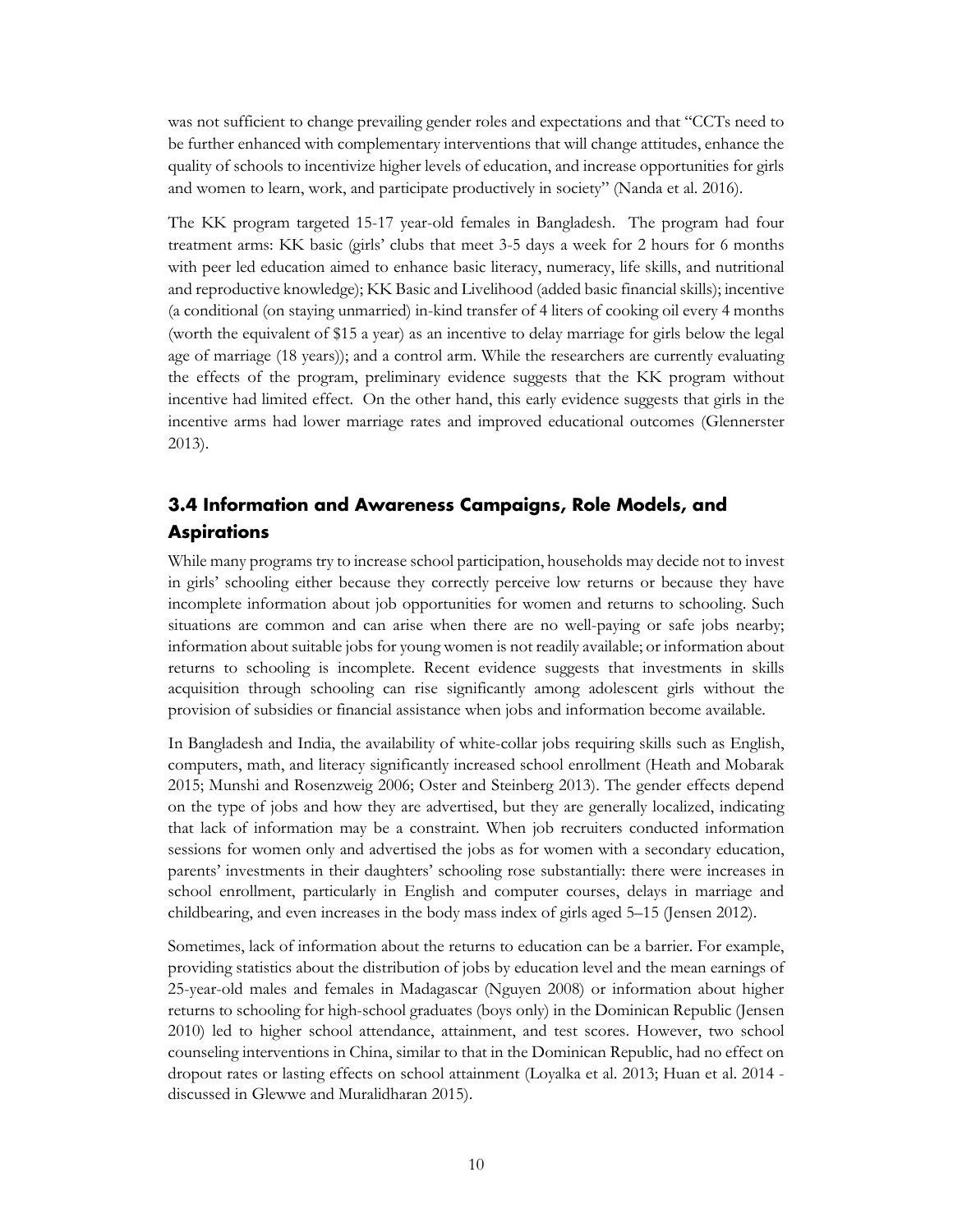Such barriers can combine with norms and aspirations to lower schooling investments. In the Dominican Republic, girls were reluctant to estimate future earnings because they thought they would never work (Nguyen 2008). In India, a third of the villages were randomly assigned to have female "pradhans"; in villages with female leaders for two consecutive terms, the gender gap in school enrollment disappeared and the aspirations of girls and their parents rose (Beaman et al. 2012). In Malawi, an adolescent beneficiary of the Zomba Cash Transfer Program told the female administrator of the program "we did not know women can be bosses," with the implication being that at least part of the reason underlying the increased school attendance under the CCT intervention may have been the presence of a strong, female role model and the desire to be like her in the future.

Information can also be used to promote outcomes beyond schooling. Dupas (2011) tested the impact of providing information on the relative risk of HIV infection by partners' age. She found that the intervention led to a 28 percent decrease in teen pregnancy with substitution away from older partners. Le Ferrara, Chong and Duryea (2012) look at the role of television in promoting changing gender norms. They find that Globo, a soap opera in Brazil that portrayed smaller families, lowered fertility, particularly for women of lower socioeconomic status and those in later stages of fertility. The results highlighted in this subsection point to the importance of complementing skill building and economic support with features such as targeted information, changed aspirations, and roll-models in order to influence economic empowerment.

#### <span id="page-12-0"></span>**3.5 Sexual and Reproductive Health Services[7](#page-12-1)**

l

Lack of adequate sexual and reproductive health services have numerous adverse consequences for adolescent females that ultimately impact economic empowerment including mistimed or unintended pregnancies in many countries. For example, Cameroonian women under the age of 20 also have the greatest percentage of mistimed or unintended pregnancies compared to all other age groups – with more than 30% of the births to this group unwanted or wanted later (ICF International 2011). Teenage births can have adverse outcomes on birth outcomes[.8](#page-12-2) They can also lead to early (or shotgun) marriages, which, in turn, can lower adolescents' future welfare as adults (Baird, McIntosh, and Özler 2016).<sup>[9](#page-12-3)</sup> Improvement

<span id="page-12-1"></span><sup>7</sup> For further reading on this issue, there are two relevant recent journal supplements in the Journal of Adolescent Health. The first is titled "What Works? Systematic Assessments of Sexual and Reproductive Interventions for Young People in Low- and Middle-Income Countries" (What Works 2016) and the second is titled "Interventions to Address Adolescent Health and Well-Being: Current State of the Evidence" (Patton and Temmerman 2016).

<span id="page-12-2"></span><sup>8</sup> Outcomes such as very preterm and preterm deliveries, low birth weight, being small for gestational age, infant mortality, and late fetal death are all correlated with teenage births. Earlier the age at birth, the worse these outcomes usually are. Biomedical literature suggests two main pathways for the inherent effect of age at birth, rather than the effect of factors correlated with young age: gynecological immaturity (poor intrauterine growth, immature cervical blood supply, etc.) and nutritional competition for growth. However, these pathways have not been empirically confirmed (Smith and Pell 2001).

<span id="page-12-3"></span><sup>9</sup> Early marriage can increase poverty (Dahl 2010); decrease school attainment and literacy, use of preventive health services during pregnancy, and agency due to the divergence in age between spouses (Field and Ambrus 2008; Jensen and Thornton 2003); and lead to reduced investments in professional careers and increased divorce rates through the lower quality of matches in the marriage market (Goldin and Katz 2002).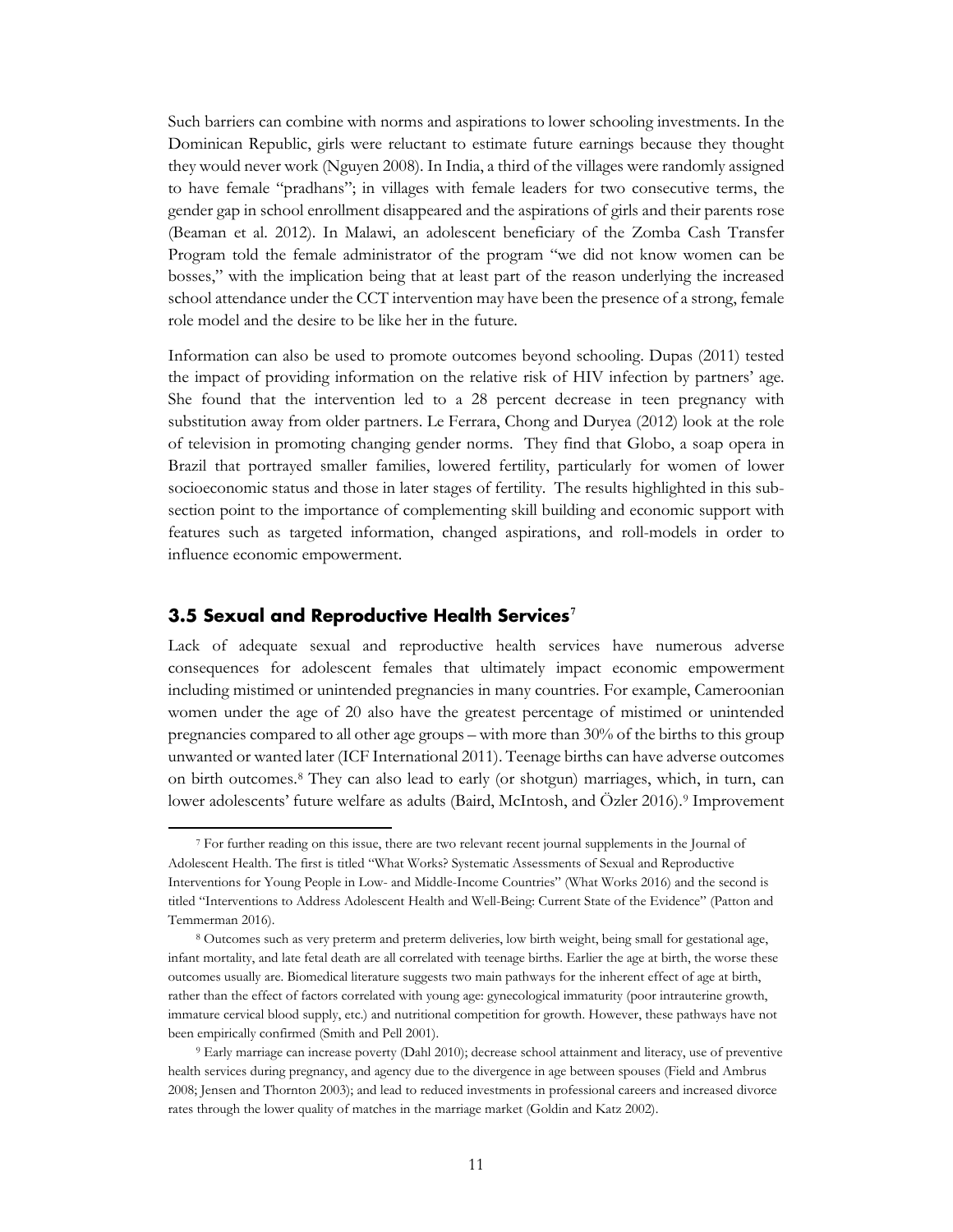in these services—and tailoring them towards adolescents—thus potentially has important ramifications for long-run economic empowerment.

Despite the desire to delay childbearing, many adolescents do not use modern contraceptives: for example in Cameroon, only 48% of sexually active unmarried women use modern contraceptives – the majority of which are condoms (ICF International 2011). At least part of the reason for low take-up of sexual and reproductive health services (and health services more generally) is that these services are not specifically targeted to adolescents outside of a few safe spaces/girls' clubs programs. In fact, in many countries, there is resistance on the part of both parents and health care workers to provide sexual and reproductive health services to adolescent females. In line with government policy in Bangladesh, many providers mentioned a woman's being nulliparous as a contraindication to the use of IUD (Alam, Bradley, and Shabnam 2007); misconceptions of the suitability of IUDs for nulliparous women are also prevalent in the U.S. (Tyler et al. 2012). In many countries – such as Bangladesh, Cameroon, or Zambia – health providers are reluctant to provide family planning services to adolescent females or to females of any age without the explicit consent of their husbands (Government of the Republic of Zambia 2013; Ashraf, Field, and Lee 2014).

A potentially effective, but yet unproven, way to reach adolescents is to ensure that services are youth-friendly – for example, training that teaches providers to be nonjudgmental and friendly, communications targeted to adolescents, and supportive community activities (Chandra-Mouli, Lane, and Wong 2015). Despite efforts of several governments, such as that of Zambia, which removed spousal consent requirements in 2005 and, more recently, aimed to establish youth-friendly services, the stigma surrounding sexual activity and the use of family planning by adolescent females causes them to avoid using health clinics for services.[10](#page-13-0) This has caused some governments and NGOs to try delivering family planning services to adolescents with a decentralized distribution at the community and household level, i.e. a "door-to-door" approach rather than a facility-based one.[11](#page-13-1)

The evidence suggests that most effective programs combine supply- and demand-based strategies to increase knowledge of family planning and decrease fertility – either through comprehensive, multi-sectoral programs or through national family planning programs (Moucheraud and Hassan 2015), although it should be noted that such programs are not generally targeted to adolescents or tailored to their specific needs. For example, in Ghana, communities that received both visits from nurses and some basic health and family planning services from trained community volunteers, showed large increases in family planning knowledge and declines in total fertility rates compared with the control communities

 $\overline{a}$ 

<span id="page-13-0"></span><sup>10</sup> For example, in Bangladesh, "Married sisters, sisters-in-law, or other older women frequently supplied girls directly or indirectly via their husbands with oral contraceptive pills in anticipation of their initiation as sexually active, married women." (MacQuarrie et al. 2015) In Tanzania, stigma towards young FP deters many from seeking FP services in the health facilities, as many fear being recognized or being judged by providers in health facilities, leading many young people, specifically students, to receive family planning services from local drug stores. However, without proper counseling, there is high discontinuity – especially once they start experiencing side effects (Rusibamayila et al. 2016).

<span id="page-13-1"></span><sup>11</sup> This statement is based on email communication with Arianna Zanolini of the American Institutes for Research (http://www.air.org/person/arianna-zanolini).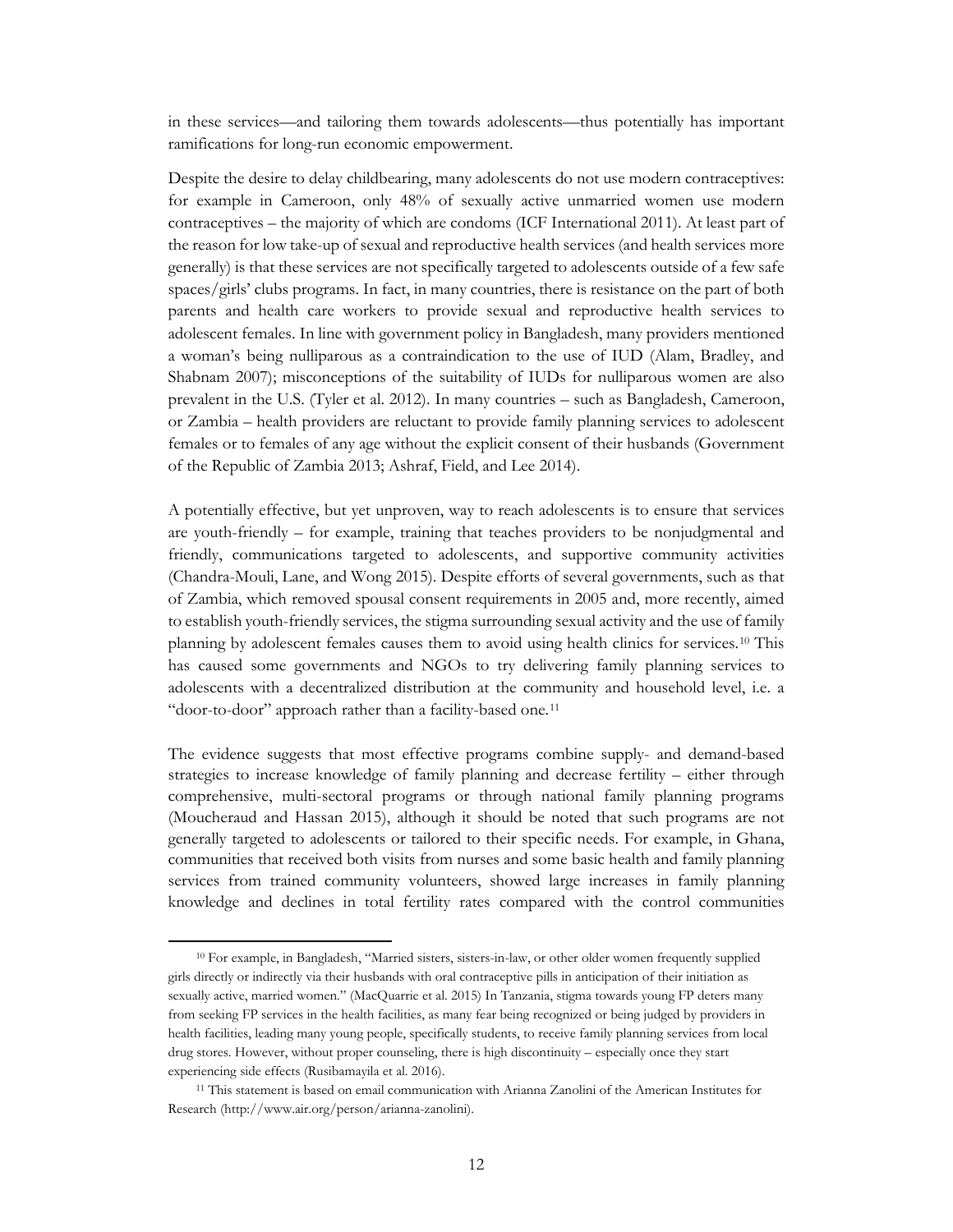(Debpuur et al. 2002) A recent systematic review found that demand generation interventions, particularly financial incentives, contribute to increases in modern contraceptive use among adults of reproductive age, but that more studies with robust designs are needed to identify the most effective interventions (Belaid et al. 2016). The Colorado Family Planning Initiative (CFPI) in the U.S., which supplied free IUDs and contraceptive implants to low-income women, while equipping clinic staff and providers with more knowledge about long-term reversible contraceptive (or LARCs) insertion, promotion, and counseling, caused a large increase in the percentage of teens using these highly effective contraceptive methods within five years (Lindo and Packham 2015). The increase from less than 3% of females aged 15-19 using LARCs in Colorado in 2008 to almost 25% in 2014, which stands in stark contrast to the trend in the rest of the U.S., led to sharp declines in teen birth rates: 5% between 2008 and 2012 and 7% after the first year of CFPI's inception. Increased research on the role of youth friendly services in promoting adolescent well-being in low and middle income countries, particularly in terms of sexual and reproductive health, would help fill an important gap in the evidence base.

#### <span id="page-14-0"></span>**3.6 Case Study: Schooling, Income and Health Risk (SIHR) Study**

We now turn from the broad evidence base and use the Schooling, Income and Health Risk (SIHR) study as a case study to investigate some of these issues in more detail. SIHR, which evaluates the Zomba Cash Transfer Program (ZCTP) in Malawi, is the only study of cash transfers we know of that has a specific focus on 13-22 year old adolescent girls, including providing part of the monthly transfer directly to the adolescent girl. SIHR was designed to test the importance of key parameters in the design of cash transfer programs—most notably the conditionality of transfers on school attendance—as well as to understand the impact of cash transfers on a broad range of economic empowerment outcomes.

Specifically, SIHR assessed the effects of offering cash transfers to families of school-age girls for a period of two years. Treatment was assigned first at the enumeration area (EA) level (an EA is approximately 250 households); 88 to treatment and 88 to control. All baseline dropouts in treatment EAs received conditional cash transfers (CCTs), while a further experiment was performed within the larger cohort of baseline schoolgirls. For them, 46 EAs were assigned to CCTs, 27 were assigned to unconditional cash transfers (UCTs), and 15 were assigned to receive no transfers in order to study spillovers. The amount of money received by the household head was randomized between \$4 and \$10 at the EA level, and the core respondents were assigned their own individual transfer amounts from between \$1 and \$5 in a public lottery. Offer letters explaining treatment were distributed in December 2007, payments began in February 2008 and continued through the end of 2009.

Girls receiving UCTs simply had to show up at a local distribution point each month to pick up their transfers. Monthly school attendance for all girls in the CCT arm was checked and payment for the following month was withheld for any student whose attendance was below 80% of the number of days school was in session for the previous month. However, participants were never removed from the program for failing to meet the monthly 80% attendance rate, meaning that if they subsequently had satisfactory attendance, then their payments would resume.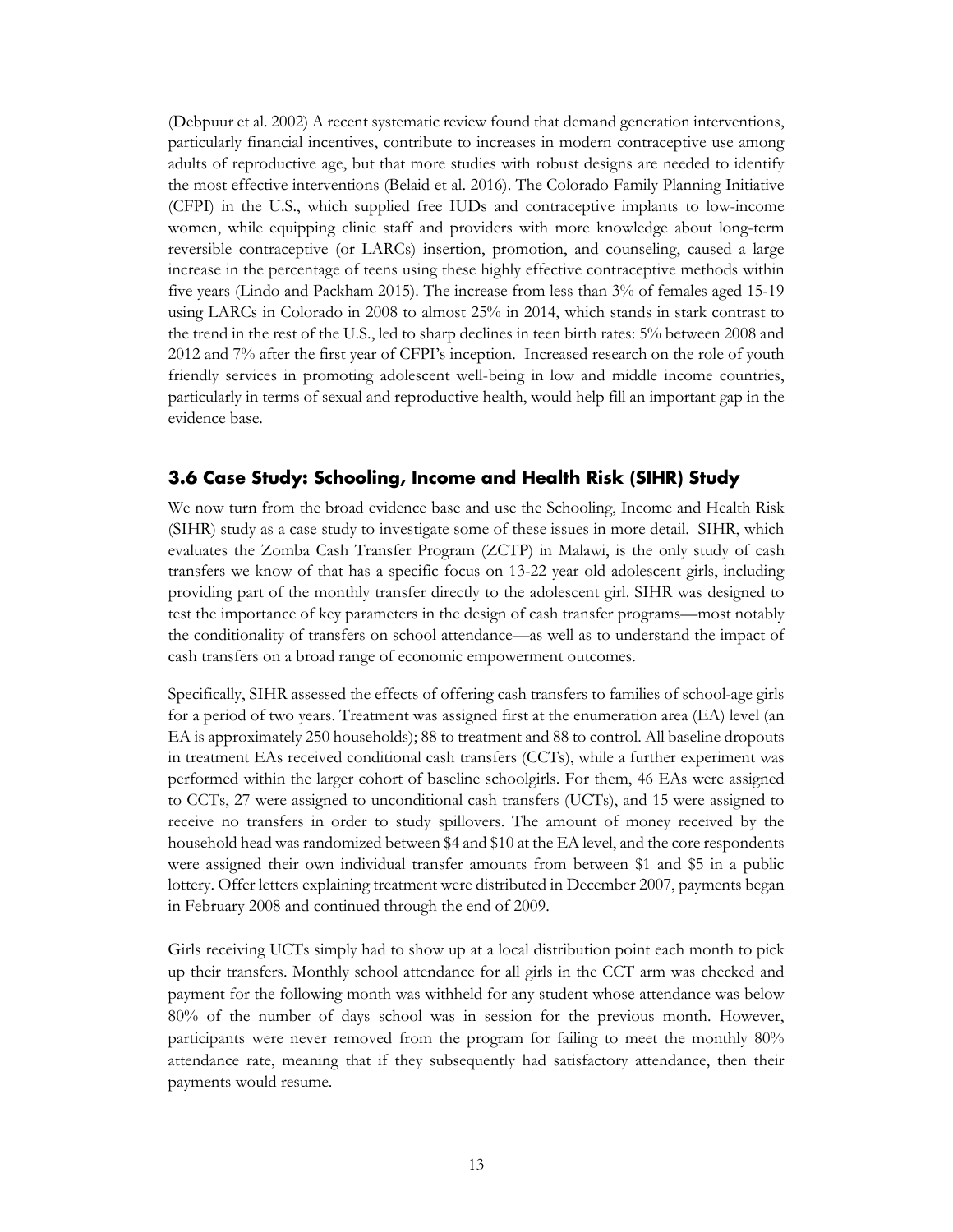The one- and two-year impacts suggest that cash transfers had significant effects on outcomes ranging from education to early marriage and pregnancy to mental health, with important differences across treatment arms and baseline schooling status. Among baseline schoolgirls the short-term evidence showed that a two year cash transfer program can improve education outcomes (Baird, McIntosh, and Özler 2011), significantly delay marriage and pregnancy among school-aged girls (Baird et al. 2016; Baird, McIntosh, and Özler 2011); reduce the prevalence of HIV and HSV-2 (Baird et al. 2012); and improve psychological wellbeing (Baird, de Hoop, and Özler 2013).

These results, however, varied markedly depending on whether the young women were in the CCT or UCT treatment group. This trade-off is most starkly illustrated in Baird, McIntosh, and Özler (2011). While there were modest enrollment effects in both the CCT and the UCT arms, the impacts in the UCT arm were only 43% as large of those in the CCT arm. There were also significant increases in attendance and learning in the CCT arm, with no effects in the UCT arm. Thus, in terms of schooling outcomes, the short-term results suggest that the CCT program outperformed the UCT program. In the UCT arm, however, there were significant reductions in early marriage and teenage pregnancy, reductions that were not present in the CCT arm. These reductions in the UCT group were largely due to an income effect—as opposed to a schooling one – mostly due to the effect of cash transfers among those who dropped out of school while receiving UCTs. Thus, the schooling gains among baseline schoolgirls in the CCT arm were achieved by denying transfers to *non-compliers* (i.e. those who dropped out of school despite the CCT offers) who are shown to be particularly 'at risk' for early marriage and teenage pregnancy upon dropout. In other words, the conditionality to attend school in CCT programs has a significant marginal effect on educational outcomes over and above a UCT intervention, but this comes at the cost of denying transfers to those who do not comply with the conditions for one reason or another.

While the experimentation with conditionality was only conducted among baseline schoolgirls, we also investigated the impact of CCTs on baseline dropouts, a smaller, older, and more vulnerable group of young females. The effects of cash transfers in this at-risk group were much larger in magnitude than the effects among baseline schoolgirls. For example, at the one-year follow-up, 17 percent of the control group of baseline dropouts reported having returned to school, compared with 61 percent of those offered CCTs. Moreover, by the end of the program young women offered CCTs had enrolled in school for 2.4 more terms (over a base of 1), were 8.2 percentage points less likely to have ever been pregnant and 12.6 percentage points less likely to have been ever married (Baird, Chirwa, de Hoop, and Özler 2016).

These varied findings on the short-run impacts of the ZCTP suggest that the trajectories of impact may diverge across the strata and treatment arms of the study. We re-interviewed these young women in 2012, two years after the cessation of the program to assess whether effects across a wide variety of domains were sustained or fleeting. These results are detailed in Baird, McIntosh and Özler (2016). The authors find that the short-term improvements in the UCT arm observed during and at the end of the program failed to translate into higher welfare in the longer-run. In this group, the end of the cash transfer program was immediately followed by a marriage and baby boom among the beneficiaries, who reported lower levels of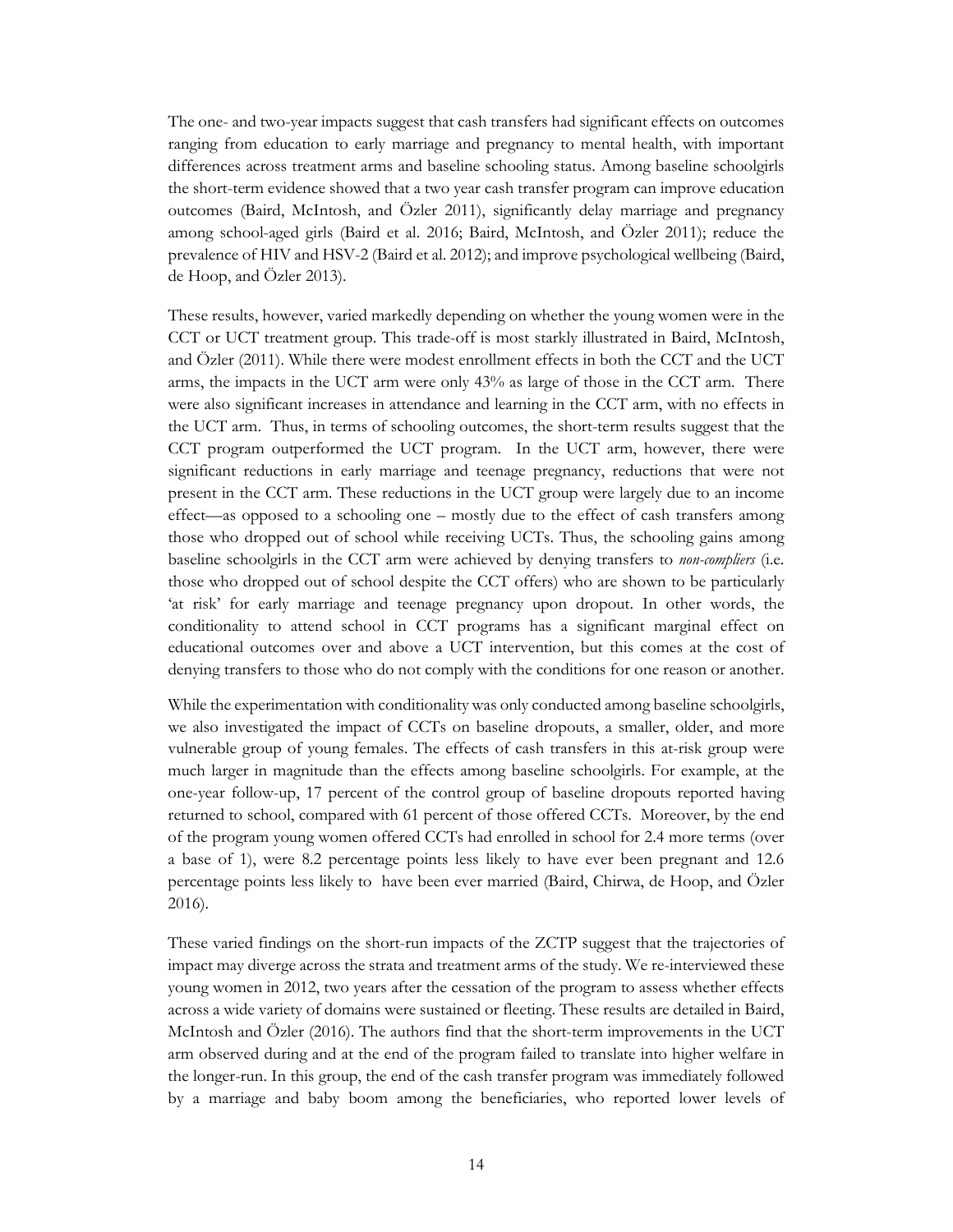empowerment and had husbands with lower cognitive ability compared with both the CCT and the control groups. However, consistent with improved health and nutrition during the program, there was evidence of improved physical development – measured by height-for-age z-scores – among children born to UCT beneficiaries during the program. The lack of persistent effects two years after the end of the program suggest that money is very effective in alleviating a multitude of problems that adolescent females face in this context, but also that such effects might be fleeting – at least after a two-year program implemented during midadolescence – because the transfers led to no discernible capital accumulation of any type.

Among those who were in school at baseline, CCTs did not have any lasting effects, positive or negative, mainly because the transfers were inframarginal with respect to school attainment: for example, 88% of the control group in this stratum had completed primary school two years after the end of the program. On the other hand, CCTs caused large and sustained effects on school attainment, incidence of marriage and pregnancy, age at first birth, total number of births, and desired fertility among those who had already dropped out of school at baseline. This result stems from the fact that the CCTs were highly effective in allowing a very large share of this group to return to school, which had knock-on effects on other outcomes. In contrast with the marital outcomes in the UCT group, the increased educational attainment in this group led to assortative matching: their husbands were significantly more likely to have completed secondary school. Unfortunately, even in this stratum, there were no improvements in important longer-term economic empowerment outcomes, such as individual earnings, percapita household consumption, health and nutrition, or subjective wellbeing. The lack of impact on economic outcomes for women in this context is discouraging but might partly reflect the lack of labor market opportunities for young women. As in many parts of sub-Saharan Africa, where the majority of the population is involved in agriculture and informal sector activities, a very small percentage of our sample reports working for wages (or in a household enterprise). It may also reflect low returns to education due to poor learning outcomes in schools: while test scores in math and reading comprehension modestly improved in the CCT arm in the short run, the absolute levels of math and reading ability are very low in our study population in Malawi.

Our study provides some important guideposts for the design of effective adolescent-focused cash transfer programs. The powerful and multifaceted impacts of the program on the lives of the beneficiaries highlights the power of cash transfers to create opportunities for at-risk young women – while it was in place. However, the evaporation of many of these impacts when the money ran out, along with the lack of any impact on economic outcomes in any group, suggests that short-lived cash transfer programs during adolescence are insufficient for the economic empowerment of young women. While it is possible that a program that lasted for more than two years or a program that started earlier in the adolescents' life might have led to increased human capital accumulation and a broader set of sustained effects, substantive long-term gains in economic empowerment seem unlikely without policies that create more economic opportunities for young women.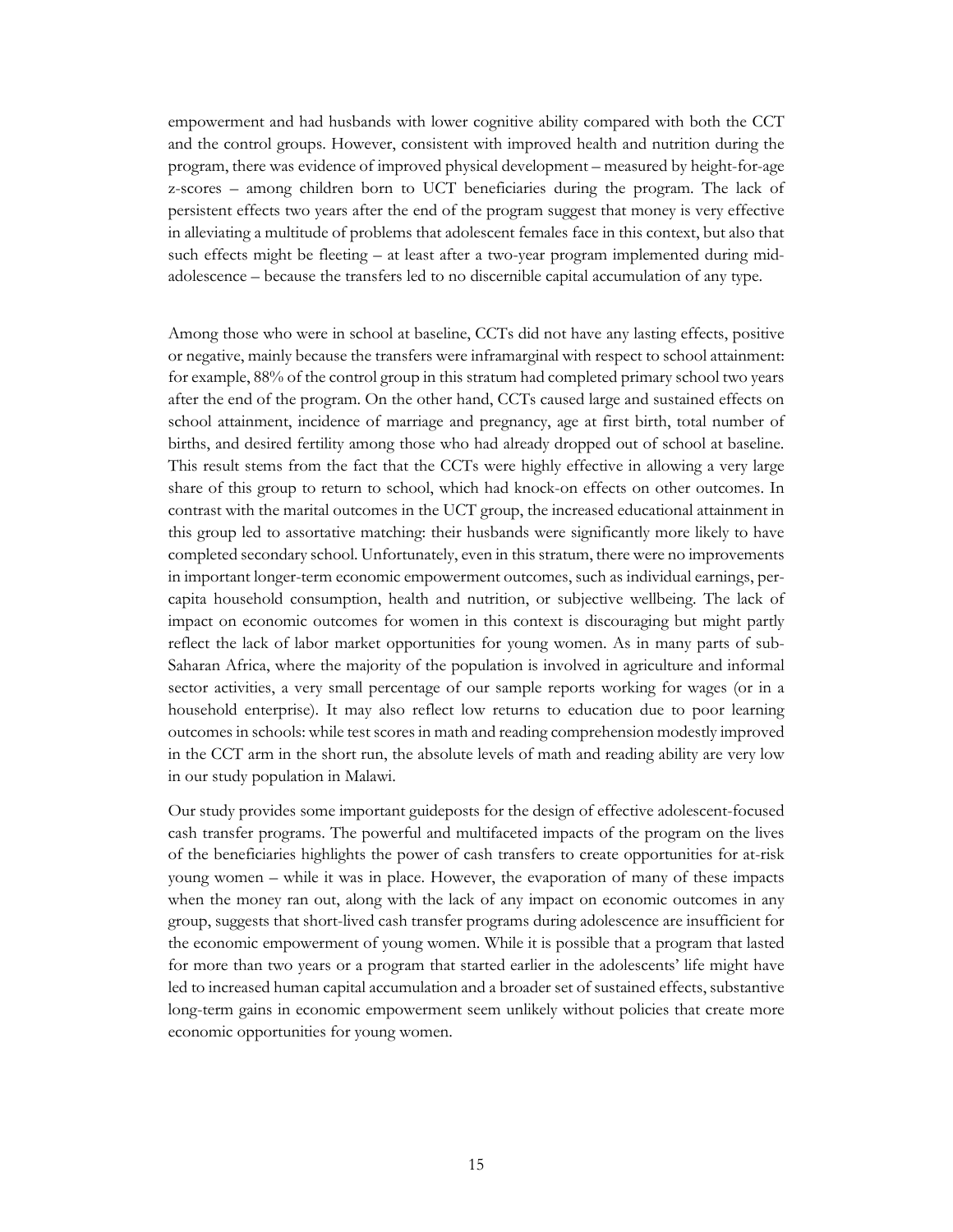These findings are also important in thinking about the potential for sustained effects of programming targeting adolescents more generally. Many adolescent girl programs are similarly short in duration, typically one to two year programs. Thus, readers should remain skeptical about the prospects of meaningful long-term effects based on the usually short-run impacts reported from evaluations of these programs. Moreover, the majority of programs target older adolescents—there is a dearth of evidence on programming for young adolescence—which may be too late to alter their trajectory. Finally, many adolescent programs target one capability area—health, education, economic, etc.—there is still much to be learned about the optimal combination of adolescent interventions for sustained effects.

# <span id="page-17-0"></span>**4. Discussion and Recommendations for Policy and Research**

In this paper, we reviewed the space of interventions targeted to adolescent females and young women to get a sense of their effects on economic empowerment. It should be noted that ours is a diligent reading of the literature, but it is not a systematic review. We noted that many interventions targeted to adolescents are short in duration and show modest short-term effects in many instances. We also noted that such programs have to cause some durable accumulation of capital – whether it is capital, human, or social – in order to have lasting impacts during and after the transition into adulthood. Even then, without a change in the norms surrounding these young women or opportunities for them to take advantage of their increased resources, short-term gains can be fleeting.

The evidence we summarized in this paper more or less bears out these observations. While there are not many evaluations interventions that follow adolescent females and young women into adulthood, the studies that exist generally do not point to meaningful and sustained effects on key indicators of economic empowerment. Whether it is life skills and/or vocational training programs, cash transfers, or sexual and reproductive health services, it's difficult to point to programs with great promise. Admittedly, part of this is due to a lack of evidence rather than a lack of impact, but nonetheless it is hard to derive programmatic policy implications from the existing evidence.

The evidence base lacks two key components: (i) programs that are carefully thought through and constructed for early, middle, and late adolescents with programs adjusting and linking to each other during the entire period of adolescence and taking into account the local context; and (ii) long-term evaluations of such programs that will hopefully not only show short- and medium-term impacts but substantive changes in the lives of these adolescents as young adults, as well as the welfare of the children. Currently, such programming and evaluation strategies are in short supply, but there are ambitious initiatives in the planning stages that are trying to address this problem.

Other than a statement of "more research is needed," what can we take away from the evidence we summarized? First, it is possible that short-term, and often times substantial, impacts on schooling or earnings among adolescents and young women do not translate into discernible impacts in their lives later on, because either follow-up or complementary programs are needed to navigate the multitude of challenges these women growing up in difficult environments face. Second, evidence suggests that when women-friendly job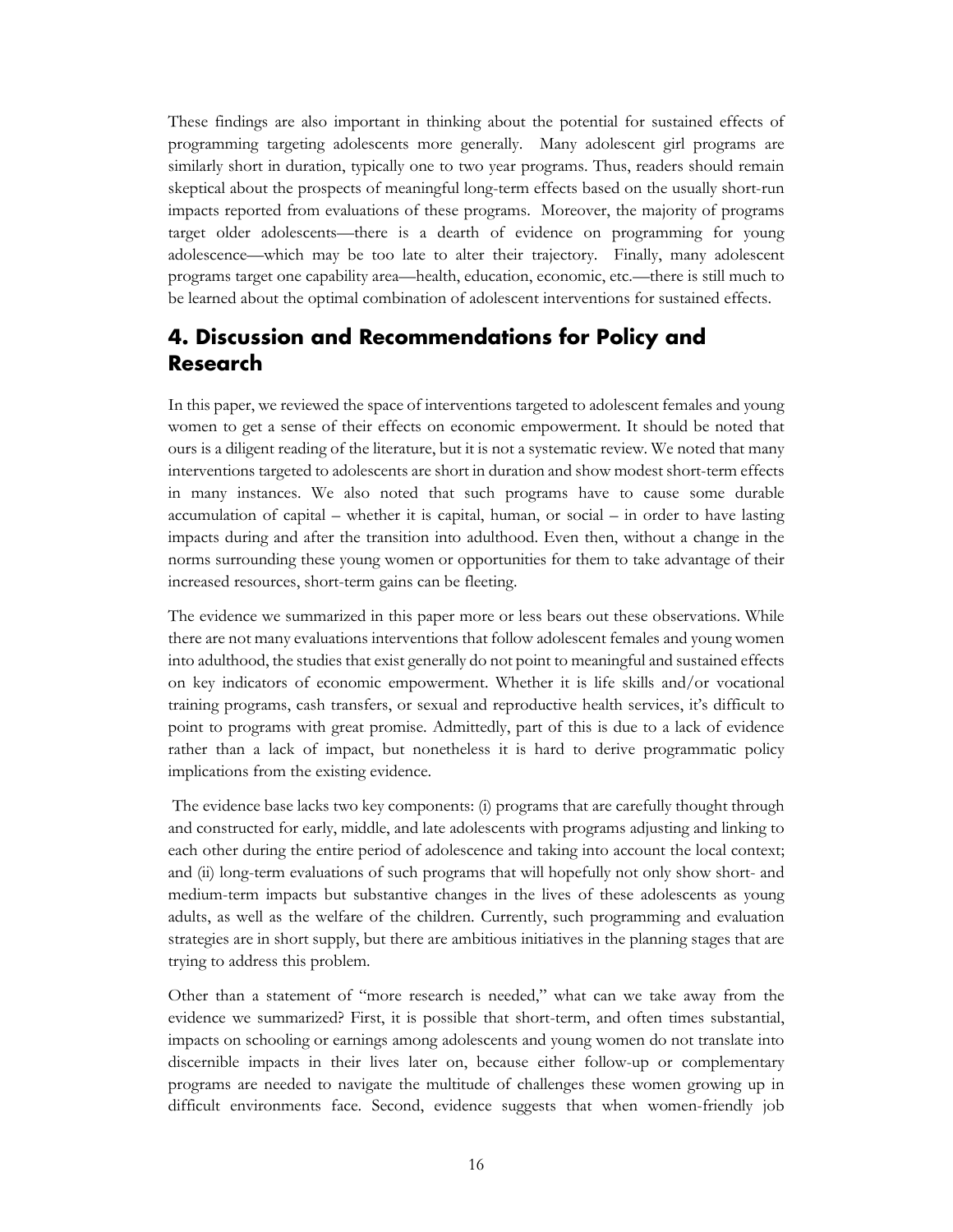opportunities arrive in the vicinity and families of adolescent girls and young women are informed of these opportunities, families often invest in their daughters for them to acquire the necessary skills (provided that this market exists) to take these jobs. Evidence suggests that this can happen without any government support and implies that the other constraints, such as restrictive cultural norms, mentioned as barriers to female labor market participation may not always be the key constraint to women's empowerment. That said, growth policies should always consider equal (or even preferential) access to opportunities for women: often times, jobs may not be considered safe or desirable for women for a variety of reasons. Labor market policies that take gender seriously within the local context may well be important to advance women's empowerment. Finally, evidence suggests that access to girl-friendly family planning services is simply dismal – even in countries that are not very restrictive with respect to female sexuality: the stigma surrounding adolescent sexual behavior keeps them away from health clinics, and those who attend often face health workers who are at best not trained to serve adolescent girls and worse are reluctant to provide any services to them. Even married women face challenges of receiving services with their husbands' consent in many settings and misconceptions of providing IUDs to nulliparous women persist to this day. However, the use modern contraception that is convenient and very effective, such as implants and IUDs (or LARCs) is gaining ground among teenagers in settings as diverse as the United States and Ethiopia. The possibility of free or subsidized provision of such methods to adolescents brings with it the promise of large declines in unwanted or mistimed teenage births and the complications for the mother and the child that accompany them. On the other hand, caution is required because preventing teen pregnancies and early marriages might have limited effects in the long-run if they are not accompanied by the accumulation of some other capital – as we saw in the case study of Malawi in Section 3.6

Moving forward, researchers and policy-makers need to keep five important things in mind. First, people need to recognize that short-term program impacts may not be informative of longer-term outcomes; and so monitoring and evaluation well after the end of an intervention is critical to see if short-term improvements translate into sustained gains. Second, without a substantial accumulation of some form of capital (physical, human, or social) sustained gains from programs targeting young women are unlikely to be realized. Third, details of program design matter, and complex trade-offs exist. For example, a program designed to protect adolescent girls from early marriage will likely look very different than a program that seeks to improve long-term educational outcomes. Policy makers and researchers must be clear on their objective. Fourth, timing of limited duration programs towards periods of vulnerability is critical. Finally, the lack of labor market and empowerment effects from the SIHR study may point to a need for concurrent interventions. These can include policies that increase the supply of quality education (building girl-friendly schools); improve returns to education (provision of and information about jobs for women); and change norms and aspirations of adolescent girls and their families.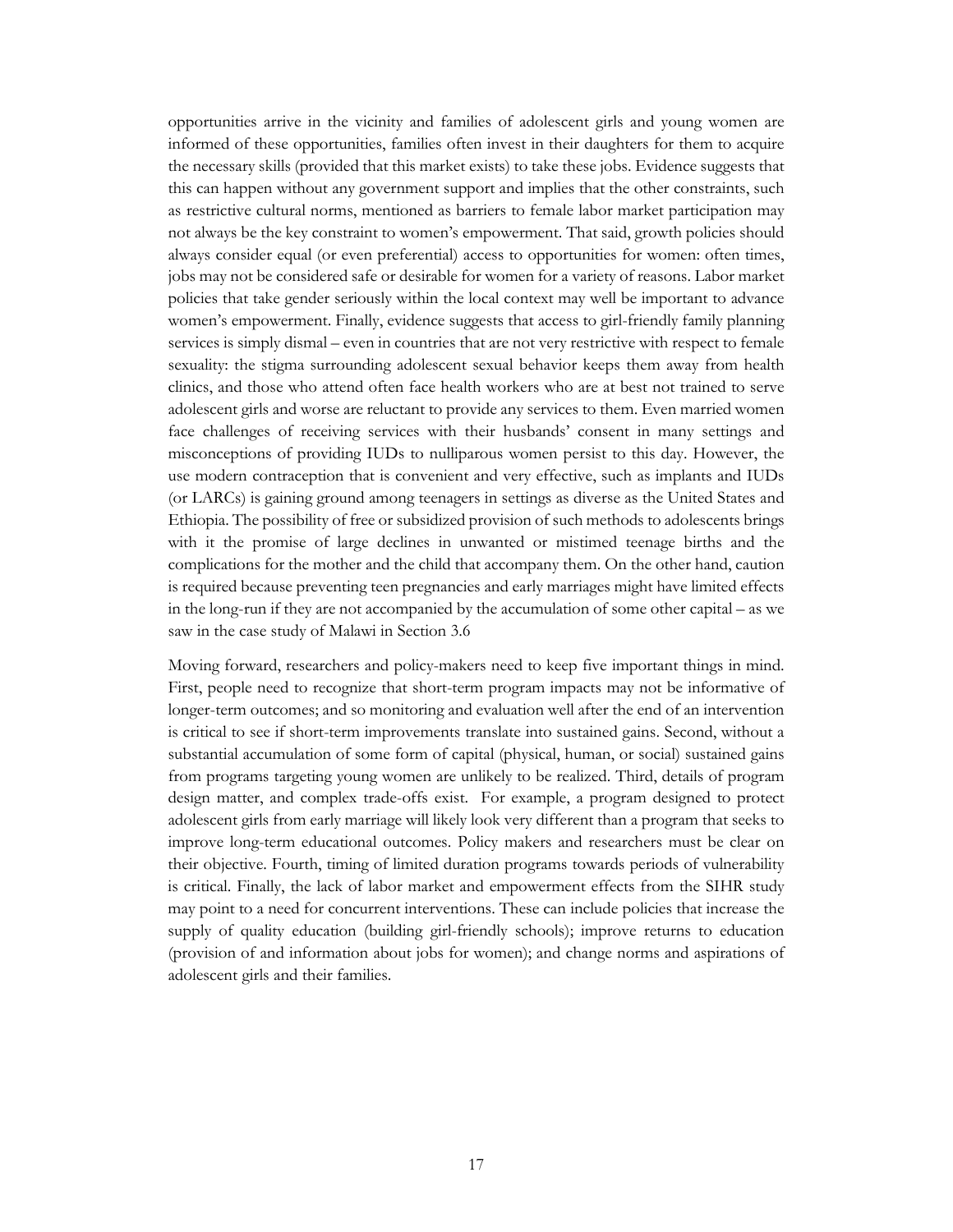## <span id="page-19-0"></span>**References**

- Adelman, M. and Holland, P. 2015. "Increasing Access by Waiving Tuition." *World Bank Policy Research Working Paper* 7175, World Bank, Washington, D.C.
- Adoho, F., Chakravarty, S., Korkoyah, D.T., Lundberg, M. K. A., and Tasneem, A. 2014. "The Impact of an Adolescent Girls Employment Program: The EPAG Project in Liberia." *World Bank Policy Research Working Paper* 6832.
- Andrabi, T., Das, J., and Khwaja, A.I. 2013. "Students Today, Teachers Tomorrow: Identifying Constraints on the Provision of Education." *Journal of Public Economics* 100 (April): 1–14.
- Alam, M.-E., Bradley, J., and Shabnam, F. 2007. IUD use and discontinuation in Bangladesh. E&R Study #8. New York: EngenderHealth/The ACQUIRE Project."
- Ashraf, N., Field, E. and Lee, J. 2014. "Household Bargaining and Excess Fertility: An Experimental Study in Zambia." *American Economic Review*, 104(7): 2210-37.
- Attanasio, O., Guarín, A., Medina, C., and Meghir, C. 2015. "Long Term Impacts of Vouchers for Vocational Training: Experimental Evidence for Colombia." Working Paper 21390. National Bureau of Economic Research. http://www.nber.org/papers/w21390.
- Attanasio, O., Kugler, A., Meghir, C. 2011. "Subsidizing Vocational Training for Disadvantaged Youth in Colombia: Evidence from a Randomized Trial." *American Economic Journal: Applied Economics* 3 (July 2011): 188–220.
- Baird, S., Chirwa, E., de Hoop J., and Özler, B. ["Girl Power: Cash Transfers and Adolescent Welfare:](http://www.nber.org/chapters/c13380)  [Evidence from a Cluster-Randomized Experiment in Malawi.](http://www.nber.org/chapters/c13380)" in [African Successes, Volume II: Human](http://www.nber.org/books/afri14-2)  [Capital,](http://www.nber.org/books/afri14-2) Edwards, Johnson, and Weil. 2016
- Baird, S., de Hoop, J. and Özler, B. 2013. "Income Shocks and Adolescent Mental Health," *Journal of Human Resources*, Vol. 48(2), pp. 370-403.
- Baird, S., Ferreira, F.H.G., Özler, B and Woolcock, M. 2013. "Relative effectiveness of conditional and unconditional cash transfers for schooling outcomes in developing countries: A systematic review." *Campbell Systematic Reviews* 9 (8).
- Baird, S., Garfein, R.S., McIntosh, C.T., and Özler, B. 2012. Effect of a cash transfer programme for schooling on prevalence of HIV and herpes simplex type 2 in Malawi: A cluster randomised trial. *The Lancet* 379 (9823): 1320-1329.
- Baird, S., McIntosh, C. and Özler, B. 2011. Cash or condition? Evidence from a cash transfer experiment. *Quarterly Journal of Economics* 126 (4): 1709-1753.
- Baird, S., McIntosh, C. and Özler, B. 2016. When the Money Runs Out: Do Cash Transfers have Sustained Effects? *Unpublished Manuscript.*
- Bandiera, O. 2014. "Evaluating Skills and Capital Transfer Programs Targeted to Women Not in Stable Employment (Young and/or Ultrapoor)." Independent Research Note. [http://www.womeneconroadmap.org/.](http://www.womeneconroadmap.org/)
- Bandiera, O., Buehren, N., Burgess, B., Goldstein, M., Gulesci, S., Rasul, I., and Sulaiman, M. 2015. "Women's empowerment in action: Evidence from a randomized control trial in Africa." [http://sticerd.lse.ac.uk/dps/eopp/eopp50.pdf.](http://sticerd.lse.ac.uk/dps/eopp/eopp50.pdf)
- Beaman, L., Duflo, E., Pande, R., and Topalova, P. 2012. "Female Leadership Raises Aspirations and Educational Attainment for Girls: A Policy Experiment in India." *Science* 335 (6068): 582–86.
- Behrman, J.R., Parker, S.W. & Todd, P.E. 2011, "Do Conditional Cash Transfers for Schooling Generate Lasting Benefits? A Five-Year Follow-up of PROGRESA/Oportunidades", *Journal of Human Resources,* vol. 46, no. 1, pp. 93-122.
- Belaid, L., Dumont, A., Chaillet, N., Zertal, A., De Brouwere, V., Hounton, S., Ridde, V. 2016. "Effectiveness of demand generation interventions on use of modern contraceptives in low- and middle-income countries." Trop Med Int Health. 2016 Jul 27.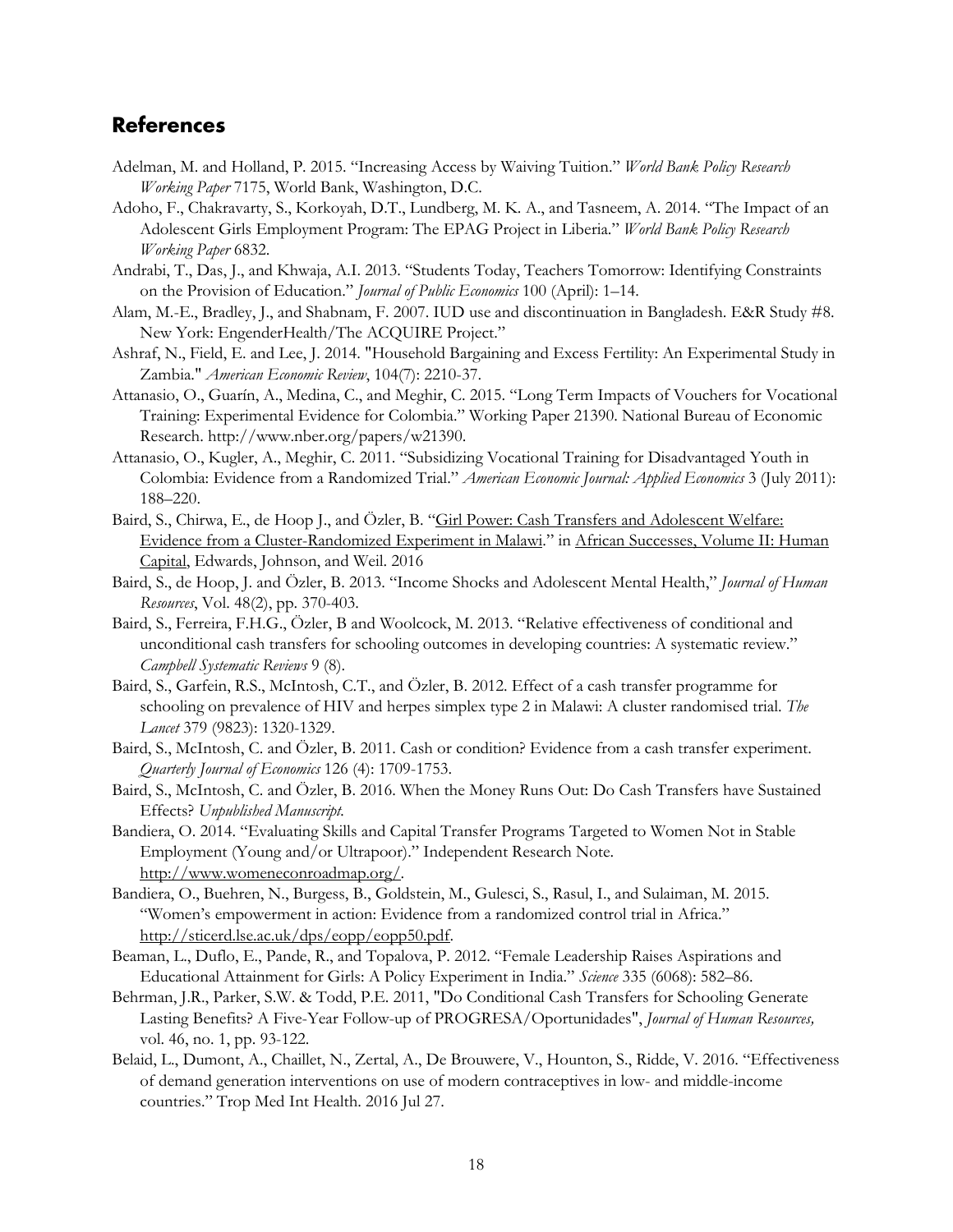- Berry, J., Karlan, D., and Pradhan, M. 2015. "The Impact of Financial Education for Youth in Ghana." National Bureau of Economic Research (NBER) Working Paper 21068.
- Bjorvatn, K., Cappelen, A.W., Sekei, L.H., Sørensen, E.Ø., and Tungodden, B. 2015. "Teaching through Television: Experimental evidence on entrepreneurship education in Tanzania." Norwegian School of Economics (NHH) Choice Lab Working Paper.
- Blattman, C., Fiala, N. and Martinez, S. 2014. "Generating skilled self-employment in developing countries: Experimental evidence from Uganda." *Quarterly Journal of Economics* 129 (2): 697–752.
- Blimpo, M., Gajigo, O., and Tugatch, T. 2015. "Financial Constraints and Girls Post-Primary Education: Evidence from a School Fee Elimination Program in Gambia." IZA Discussion Paper 9129, Institute for the Study of Labor, Bonn.
- Bold, T., Kimenyi, M., Mwabu, G., and Sandefur. J. 2011. "Why Did Abolishing Fees Not Increase Public School Enrollment in Kenya?" CGD Working Paper 271, Center for Global Development, Washington, DC.
- Bold, T., Kimenyi, M., and Sandefur, J. 2013. "Public and Private Provision of Education in Kenya." *Journal of African Economies* 22 (suppl. 2): ii39–ii56.
- Bold, T., Kimenyi, M., Mwabu, G., Ng'ang'a, A., and Sandefur, J. 2013. "Scaling Up What Works: Experimental Evidence on External Validity in Kenyan Education." Center for Global Development Working Paper No. 321. Available at SSRN: http://ssrn.com/abstract=2241240.
- Brudevold, A., Honorati, M., Jakiela, P., and Ozier, O. 2016. "A Firm of One's Own: Short vs. Long Term Impacts of a Labor Market Intervention for Young Women." *Unpublished manuscript*.
- Bruhn, M., de Souza Leão, L., Legovini, A., Marchetti, R. and Zia, B. 2016. "The Impact of High School Financial Education: Evidence from a Large-Scale Evaluation in Brazil." *American Economic Journal: Applied Economics*, 8(4): 256-95.
- Buehren, N., Goldstein, M., Gulesci, S., Sulaiman, M., Yam, V. "Evaluation of Layering Microfinance on an Adolescent Development Program for Girls in Tanzania." *Unpublished manuscript*.
- Burde, D., and Linden, L.L. 2013. "Bringing Education to Afghan Girls: A Randomized Controlled Trial of Village-Based Schools." *American Economic Journal: Applied Economics* 5 (3): 27–40.
- Chandra-Mouli V., Lane, C., Wong, S. 2015. "What does not work in adolescent sexual and reproductive health: a review of evidence on interventions commonly accepted as best practices." *Glob Health Sci Pract.* 3(3):333-340.
- Chakravarty, S., Haddock S., Botea, I. 2015. "Providing Out-of-School Girls with Skills: A Review of the Global Evidence. World Bank Policy Brief, Education Global Practice and Health, Nutrition, and Population Global Practice.
- Chakravarty, S., Lundberg, M., Nikolov, P., and Zenker, J. 2015. "The Role of Training Programs for Youth Employment in Nepal: Impact Evaluation Report on the Employment Fund." Working Paper, World Bank, Washington, DC.
- Cho, Y., Kalomba, D., Mobarak, A.M., and Orozco, V. 2016. "Gender Differences in the Effects of Vocational Training: Constraints on Women and Drop-out Behavior." *Unpublished Manuscript*. http://faculty.som.yale.edu/MushfiqMobarak/papers/Malawi\_VTWP.pdf
- Dahl, G. B. 2010. "Early Teen Marriage and Future Poverty." Demography, Volume 47(3), August 2010: 689–718
- Debpuur, C., Phillips, J.F., Jackson, E.F., Nazzar, A., Ngom, P. and Binka, F.N. 2002. "The impact of the Navrongo Project on contraceptive knowledge and use, reproductive preferences, and fertility." Studies in Family Planning 33(2): 141–164
- Duflo, E., Dupas, P., and Kremer, M. 2015a. Education, HIV, and Early Fertility: Experimental Evidence from Kenya *American Economic Review* Vol. 105(9), pp. 2257-97.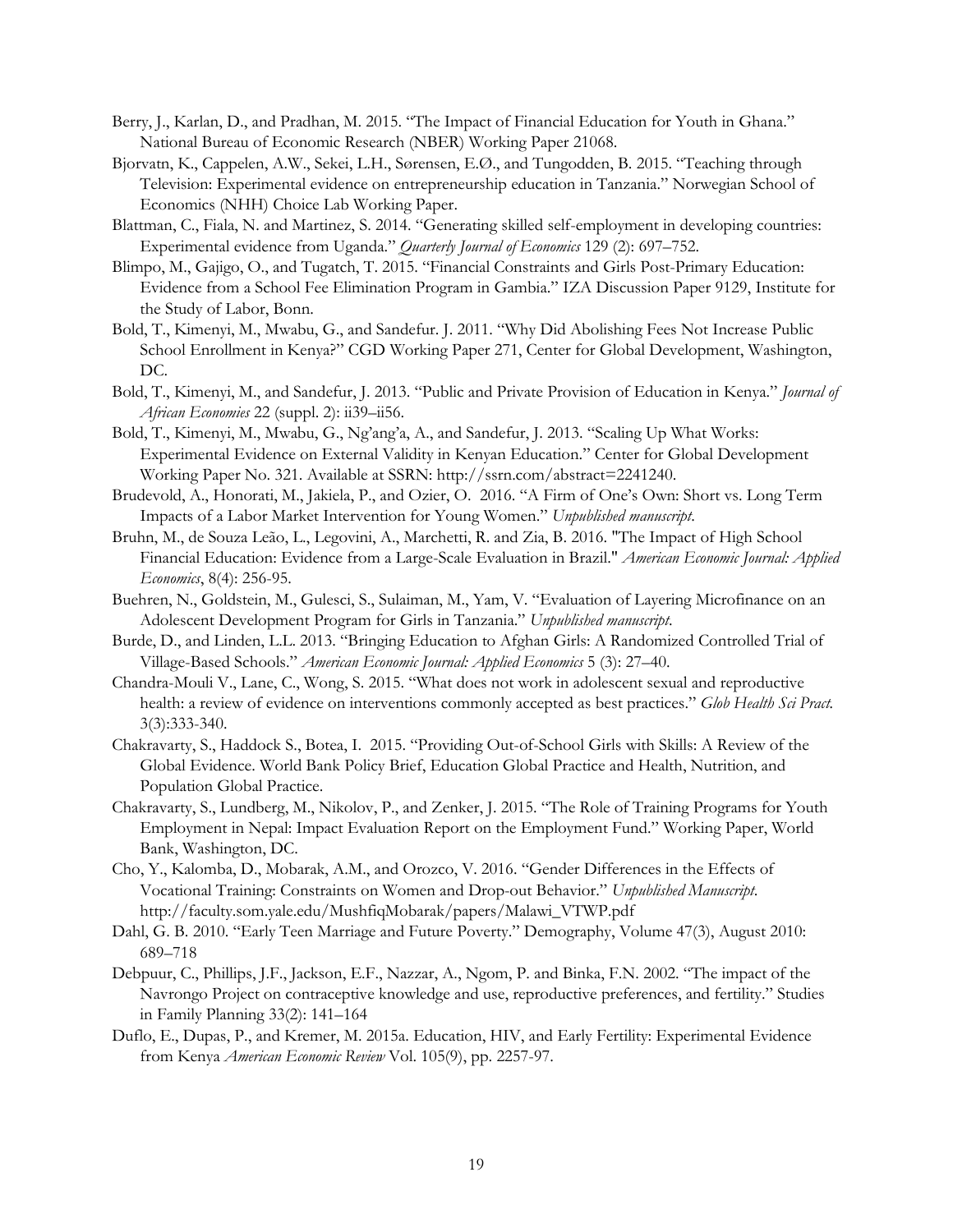- Duflo, E., Dupas, P., and Kremer, M. 2015b. "School governance, teacher incentives, and pupil-teacher ratios: Experimental evidence from Kenyan primary schools." Journal of Public Economics, Volume 123, Pages 92–110
- Dupas, P. 2011. "Do Teenagers Respond to HIV Risk Information? Evidence from a Field Experiment in Kenya." *American Economic Journal: Applied Economics.* 3(1), pp. 1-34.
- Edmeades, J., Lantos, H. and Mekuria, F. 2016. "Worth the effort? Combining sexual and reproductive health and economic empowerment programming for married adolescent girls in Amhara, Ethiopia." *Vulnerable Children and Youth Studies*.<http://dx.doi.org/10.1080/17450128.2016.1226529>
- Erulkar, A.S. and E. Muthengi. 2009. "Evaluation of Berhane Hewan: A program to delay child marriage in rural Ethiopia". International Perspectives on Sexual and Reproductive Health 35(1):6–14
- Field, E., and Ambrus, A. 2008. Early marriage, age of menarche, and female schooling attainment in Bangladesh. *Journal of Political Economy* 116 (5): 881-930.
- Fiszbein, A., and Schady, N. 2009. *Conditional Cash Transfers: Reducing Present and Future Poverty*. The World Bank, Washington, D.C.
- Field, E. and Glennerster, R. 2007. "Empowering Girls in Bangladesh." https://www.povertyactionlab.org/evaluation/empowering-girls-rural-bangladesh
- Glennerster, R. 2013. "Empowering Girls." http://www.3ieimpact.org/media/filer\_public/2013/07/19/girls\_empowerment\_in\_bangladesh\_delhi.p df
- Glewwe, P., Kremer, M., and Moulin, S. 2009. "Many Children Left Behind? Textbooks and Test Scores in Kenya." *American Economic Journal: Applied Economics* 1 (1): 112–35.
- Glewwe, P., and Muralidharan, K. 2015. "Improving School Education Outcomes in Developing Countries: Evidence, Knowledge." RISE Working Paper 15/001, Gaps, and Policy Implications. RISE Directorate, Oxford, England.
- Goldin, C., and Katz L. 2002. "The Power of the Pill: Oral Contraceptives and Women's Career and Marriage Decisions." Journal of Political Economy, 2002, Volume 110 (4): 730-770.
- Golla, A, Malhotra, A., Nanda, P. and Mehra, R. 2011. Understanding and measuring women's economic empowerment. Definition, framework, indicators Washington DC: International Centre for Research on Women
- Government of the Republic of Zambia. 2013. "Family Planning Services: Costed Eight-Year Integrated FP Scale-Up Plan 2013-2020."
- Heckman, J. and Corbin, C.O. 2016. ["Capabilities and Skills"](http://econpapers.repec.org/RePEc:nbr:nberwo:22339). No 22339, NBER Working Papers, National Bureau of Economic Research, Inc.
- Hicks, J, Kremer, M, Mbiti, I and Miguel, E. 2015. Vocational Education in Kenya A Randomized Evaluation, 3ie Grantee Final Report. New Delhi: International Initiative for Impact Evaluation (3ie)
- Heath, R., and Mobarak, A.M. 2015. "Manufacturing Growth and the Lives of Bangladeshi Women." *Journal of Development Economics* 115 (C): 1–15.
- Huan, W., Chu, J. Loyalka, P., Tao, X., Shi, Y., Qu, Q., Yang, C. and Rozelle, S. 2014. "Can School Counseling Reduce School Dropout in Developing Countries?" REAP Working Paper #275
- Ibarraran, P., Ripani, L., Taboada, B., Villa, J. and Garcia, B. 2014. "Life Skills, Employability, and Training for Disadvantaged Youth: Evidence from a Randomized Evaluation Design." *IZA Journal of Labor and Development* 3 (1): 1–24.
- ICF International. 2011. Ministry of Economy, Planning and Regional Development (Cameroon), Ministry of Public Health (Cameroon), National Institute of Statistics (Cameroon), Pasteur Center of Cameroon. Cameroon Demographic and Health Survey. Fairfax, United States: ICF International.
- Jacoby, H.G., and Mansuri, G. 2011. "Crossing Boundaries: Gender, Caste, and Schooling in Rural Pakistan." Policy Research Working Paper 5710, World Bank, Washington, DC.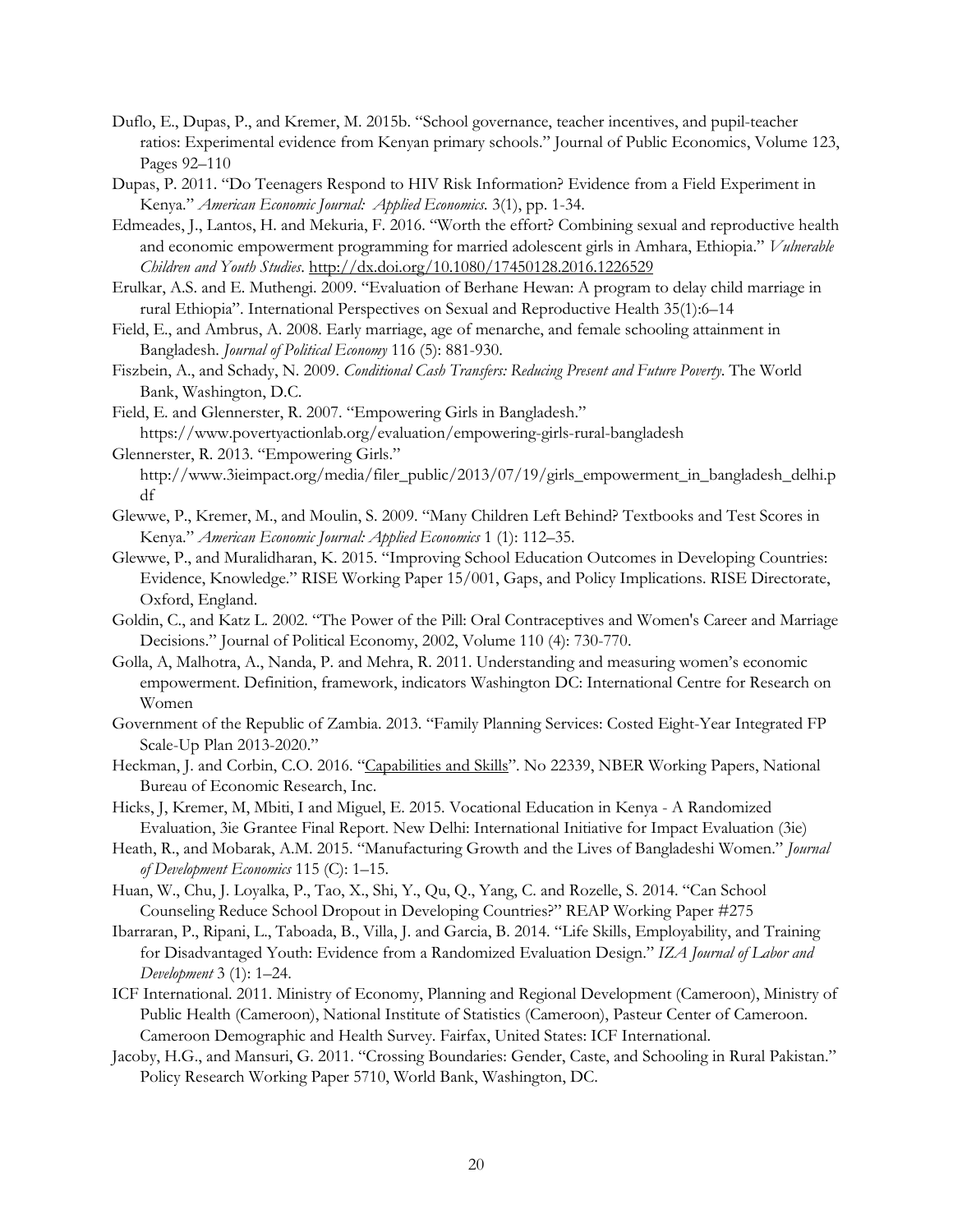- Jensen, R. 2010. "The (Perceived) Returns to Education and the Demand for Schooling." *Quarterly Journal of Economics* 125 (2): 515–48.
- Jensen, R. 2012. "Labor Market Opportunities Affect Young Women's Work and Family Decisions? Experimental Evidence from India." *Quarterly Journal of Economics* 127 (2): 753–92.
- Jensen, R., and Thornton, R. 2003. "Early female marriage in the developing world." Gender and Development, 11(2): 9-19.
- Kabeer, N. 1999. "Resources, Agency, Achievements: Reflections on the Measurement of Women's Empowerment." *Development and Change*, 30, 435-464.
- Kazianga, H., Levy, D., Linden, L.L., and Sloan, M. 2013. "The Effects of 'Girl-Friendly' Schools: Evidence from the BRIGHT School Construction Program in Burkina Faso." *American Economic Journal: Applied Economics* 5 (3): 41–62.
- Koolwal, G. and van de Walle, D. 2010. "Access to Water, Women's Work, and Child Outcomes," *Economic Development and Cultural Change* 61, no. 2 (January 2013): 369-405.
- Kremer, M., Miguel, E. and Thornton, R. 2009. "Incentives to learn." *Review of Economics and Statistics.* 91(3): 437- 456.
- La Ferrara, E., Chong, A., and Duryea, S. 2012. "Soap Operas and Fertility: Evidence from Brazil." *American Economic Journal: Applied Economics*, 4(4): 1-31.
- Lindo, J. M., and Packham, A. 2015. "How much can expanding access to long-acting reversible contraceptives reduce teen birth rates?" Working Paper 21275, NBER, Cambridge, MA.
- Loyalka, P., Liu, C., Song, Y., Yi, H., Huang, X. Wei, J., Zhang, L., Shi, Y., Chu, J. and Rozelle, S. 2013. "Can information and counseling help students from poor rural areas go to high school? Evidence from China." *Journal of Comparative Economics*. 41: 1012-1025.
- Lucas, A., and Mbiti, I. 2012. "Access, Sorting, and Achievement: The Short-Run Effects of Free Primary Education in Kenya." *American Economic Journal: Applied Economics* 4 (4): 226–53.
- MacQuarrie, K. L. D., Nahar, Q., Khan, R., and Sultana, M. 2015. "Decision-making Contexts around Early Childbearing and Contraception among Young, Married Women in Bangladesh. Extended abstract for submission to Population Association of America annual meeting, Washington, DC, March 31-April 2, 2015.
- Maitra, P., and Mani, S. 2014. "Learning and Earning: Evidence from a Randomized Evaluation in India." *GCC* Working Paper 14-05, University of Pennsylvania, Philadelphia.
- Martinez, S., Naudeau, S. and Pereira, V. 2012. "The Promise of Preschool in Africa: A Randomized Impact Evaluation of Early Childhood Development in Rural Mozambique." 3ie Series Report, International Initiative for Impact Evaluation, New Delhi.
- McQueston, K., Silverman, R. and Glassman, A. 2013. The Efficacy of Interventions to Reduce Adolescent Childbearing in Low- and Middle-Income Countries: A Systematic Review. Studies in Family Planning, 44: 369–388.
- Moucheraud, C. and Hasan, R. 2015. Beginning a Family and Adopting a Healthy Lifestyle: A Review of the Global Evidence." World Bank Policy Brief, Education Global Practice and Health, Nutrition, and Population Global Practice.
- Munshi, K., and Rosenzweig, M. 2006. "Traditional Institutions Meet the Modern World: Caste, Gender, and Schooling Choice in a Globalizing Economy." *American Economic Review* 96 (4): 1225–52.
- Muralidharan, K., and Prakash, N. 2014. "Cycling to School: Increasing Secondary School Enrolment for Girls in India." NBER Working Paper 19305, National Bureau of Economic Research, Cambridge, MA.
- Muralidharan, K., and Sundararaman, V. 2013. "Contract Teachers: Experimental evidence from India." JPAL Working Paper. Available at: [http://www.povertyactionlab.org/evaluation/extra-contract-teachers](http://www.povertyactionlab.org/evaluation/extra-contract-teachers-andhra-pradesh-india)[andhra-pradesh-india](http://www.povertyactionlab.org/evaluation/extra-contract-teachers-andhra-pradesh-india)
- Muralidharan, K. 2015. "A new approach to public sector hiring in India for improved service delivery." UC San Diego. Available at: [http://econweb.ucsd.edu/~kamurali/research.html.](http://econweb.ucsd.edu/%7Ekamurali/research.html)